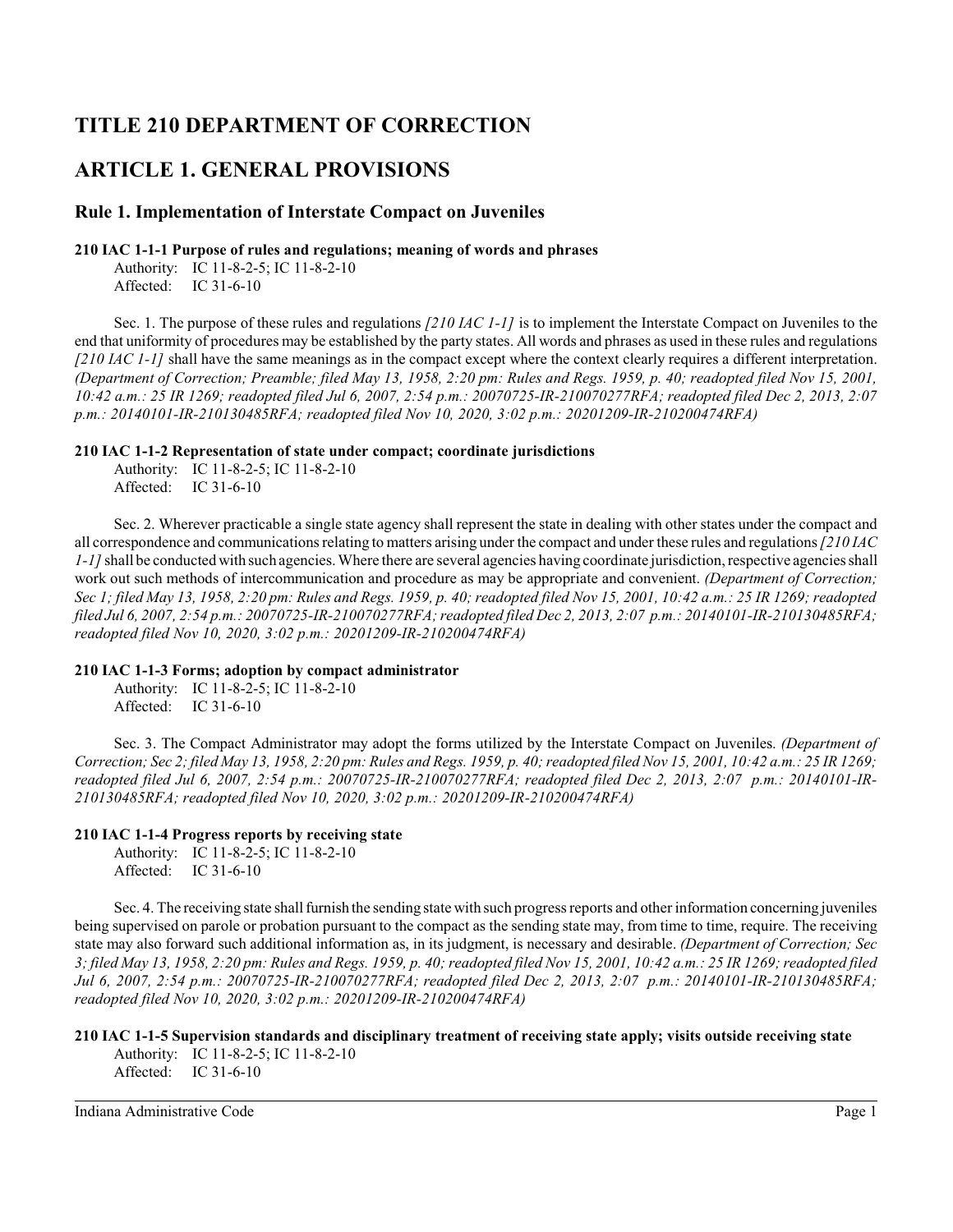Sec. 5. The same standards of supervision as apply in the receiving state in the supervision of its own juvenile parolees and probationers shall apply to out-of-state juvenile parolees and probationers sent there under the terms of the compact and such out-ofstate parolees and probationers shall, as far as practicable, in all respects be subject to the same disciplinary treatment as the receiving state applies to its own juvenile parolees and probationers. In appropriate cases, the receiving state is authorized to grant to the juvenile parolee or probationer permission to make temporary visits out of the receiving state. *(Department of Correction; Sec 4; filed May 13, 1958, 2:20 pm: Rules and Regs. 1959, p. 41; readopted filed Nov 15, 2001, 10:42 a.m.: 25 IR 1269; readopted filed Jul 6, 2007, 2:54 p.m.: 20070725-IR-210070277RFA; readopted filed Dec 2, 2013, 2:07 p.m.: 20140101-IR-210130485RFA; readopted filed Nov 10, 2020, 3:02 p.m.: 20201209-IR-210200474RFA)*

### **210 IAC 1-1-6 Schools or institutions of receiving state; supervisory duties**

Authority: IC 11-8-2-5; IC 11-8-2-10 Affected: IC 31-6-10

Sec. 6. Any juvenile parolee or probationer sent to an approved or accredited suitable private school or other institution in the receiving state may be supervised by the authorities of said school or institution and in such event, the receiving state shall be deemed to meet its obligations under the compact if it takes reasonable steps to keep itself informed concerning the suitability of the school or institution and, upon request of the sending state, renders such assistance as may be necessary in securing and maintaining appropriate contact with and cooperation from the school or institution. *(Department of Correction; Sec 5; filed May 13, 1958, 2:20 pm: Rules and Regs. 1959, p. 41; readopted filed Nov 15, 2001, 10:42 a.m.: 25 IR 1269; readopted filed Jul 6, 2007, 2:54 p.m.: 20070725-IR-210070277RFA; readopted filed Dec 2, 2013, 2:07 p.m.: 20140101-IR-210130485RFA; readopted filed Nov 10, 2020, 3:02 p.m.: 20201209-IR-210200474RFA)*

#### **210 IAC 1-1-7 Report of parole or probation violations; return of juvenile**

Authority: IC 11-8-2-5; IC 11-8-2-10 Affected: IC 31-6-10

Sec. 7. The receiving state shall promptly upon a parole or probation violation notify the sending state. Such reports should specify in detail the violation, and if a crime or act of juvenile delinquency has been committed, shall, wherever possible, give both the official and juvenile's version of the act. Wherever practicable, it should be accompanied by a recommendation of the receiving state. In returning any juvenile, the receiving state shall cooperate with the sending state pursuant to statute. *(Department of Correction; Sec 6; filed May 13, 1958, 2:20 pm: Rules and Regs. 1959, p. 41; readopted filed Nov 15, 2001, 10:42 a.m.: 25 IR 1269; readopted filed Jul 6, 2007, 2:54 p.m.: 20070725-IR-210070277RFA; readopted filed Dec 2, 2013, 2:07 p.m.: 20140101-IR-210130485RFA; readopted filed Nov 10, 2020, 3:02 p.m.: 20201209-IR-210200474RFA)*

#### **210 IAC 1-1-8 Discharge of juvenile; report and recommendations by receiving state; early discharge**

Authority: IC 11-8-2-5; IC 11-8-2-10 Affected: IC 31-6-10

Sec. 8. Upon request of the sending state for a progress report with recommendation prior to consideration of the case for discharge, the receiving state shall prepare and transmit such report. In cases where there has been a discharge from parole or probation or a change in the status of the parolee or probationer, the sending state shall forthwith notify the receiving state of such change. However the sending state shall not discharge any juvenile parolee or probationer before the expiration of the maximumtime permissible for supervision pursuant to the adjudication of delinquency unless the receiving state shall agree to such earlier discharge. *(Department of Correction; Sec 7; filed May 13, 1958, 2:20 pm: Rules and Regs. 1959, p. 41; readopted filed Nov 15, 2001, 10:42 a.m.: 25 IR 1269; readopted filed Jul 6, 2007, 2:54 p.m.: 20070725-IR-210070277RFA; readopted filed Dec 2, 2013, 2:07 p.m.: 20140101-IR-210130485RFA; readopted filed Nov 10, 2020, 3:02 p.m.: 20201209-IR-210200474RFA)*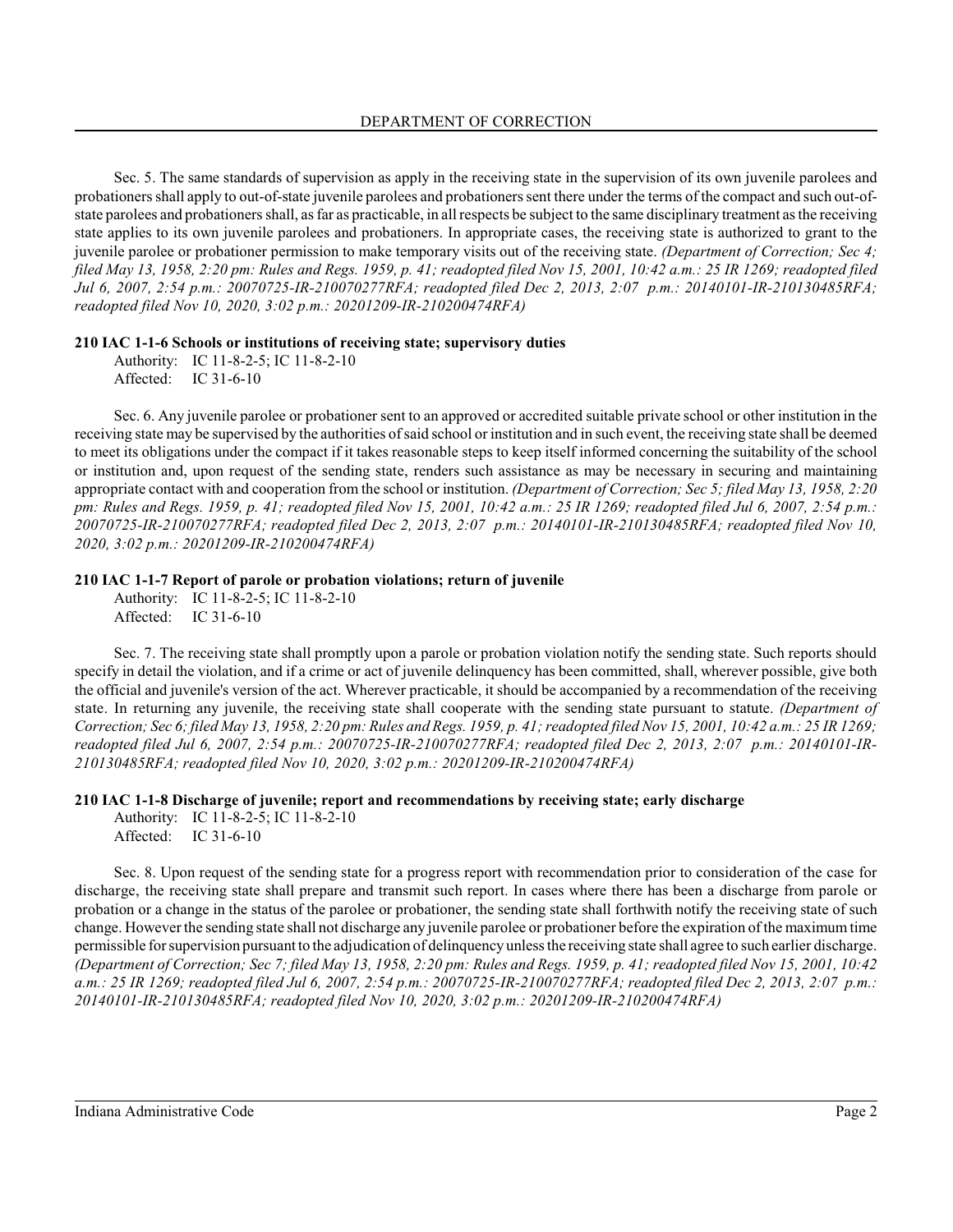### **210 IAC 1-1-9 Uniform rules and regulations adopted by reference**

Authority: IC 11-8-2-5; IC 11-8-2-10 Affected: IC 31-6-10

Sec. 9. The Uniform Rules and Regulations as adopted by Compact Administrators are hereby adopted by reference. *(Department of Correction; Sec 8; filed May 13, 1958, 2:20 pm: Rules and Regs. 1959, p. 41; readopted filed Nov 15, 2001, 10:42 a.m.: 25 IR 1269; readopted filed Jul 6, 2007, 2:54 p.m.: 20070725-IR-210070277RFA; readopted filed Dec 2, 2013, 2:07 p.m.: 20140101-IR-210130485RFA; readopted filed Nov 10, 2020, 3:02 p.m.: 20201209-IR-210200474RFA)*

# **Rule 2. Work Release Program** *(Repealed)*

*(Repealed by the Department of Correction; filed Oct 1, 1987, 4:00 pm: 11 IR 566)*

# **Rule 3. Work Release-Study Release Inmate Furloughs** *(Repealed)*

*(Repealed by the Department of Correction; filed Oct 1, 1987, 4:00 pm: 11 IR 566)*

# **Rule 4. Transfer of Inmate to Mental Hospital for Psychiatric Care**

### **210 IAC 1-4-1 Mental examination of inmate; report by psychiatrist**

Authority: IC 11-8-2-5; IC 11-8-2-10 Affected: IC 11-10-4

Sec. 1. Any psychiatrist, employed by the Department of Correction, after examining an inmate of a correctional/penal institution, shall make a detailed report of the examination to the Commissioner of the Department of Correction or his designee. *(Department of Correction; Psychiatric Transfers Rule 1; filed Aug 23, 1974, 3:31 pm: Rules and Regs. 1975, p. 226; readopted filed Nov 15, 2001, 10:42 a.m.: 25 IR 1269; readopted filed Jul 6, 2007, 2:54 p.m.: 20070725-IR-210070277RFA; readopted filed Dec 2, 2013, 2:07 p.m.: 20140101-IR-210130485RFA; readopted filed Nov 10, 2020, 3:02 p.m.: 20201209-IR-210200474RFA)*

#### **210 IAC 1-4-2 Contents of psychiatrist's report**

Authority: IC 11-8-2-5; IC 11-8-2-10 Affected: IC 11-10-4

Sec. 2. The psychiatrist's report shall include:

(a) The diagnosis arrived at by the psychiatrist;

(b) the signs, symptoms, and conditions on which the diagnosis is based;

(c) a complete history of the inmate, as far as it is obtainable; and,

(d) the psychiatrist's recommendation for disposition.

*(Department of Correction; Psychiatric Transfers Rule 2; filed Aug 23, 1974, 3:31 pm: Rules and Regs. 1975, p. 226; readopted filed Nov 15, 2001, 10:42 a.m.: 25 IR 1269; readopted filed Jul 6, 2007, 2:54 p.m.: 20070725-IR-210070277RFA; readopted filed Dec 2, 2013, 2:07 p.m.: 20140101-IR-210130485RFA; readopted filed Nov 10, 2020, 3:02 p.m.: 20201209-IR-210200474RFA)*

#### **210 IAC 1-4-3 Need for care and treatment; determination by commissioner**

Authority: IC 11-8-2-5; IC 11-8-2-10 Affected: IC 11-10-4

Sec. 3. The Commissioner of the Department of Correction or his designee, after receipt of the psychiatrist's report, shall make an administrative determination based upon the need of the inmate for care and treatment in a mental hospital. *(Department of Correction; Psychiatric Transfers Rule 3; filed Aug 23, 1974, 3:31 pm: Rules and Regs. 1975, p. 226;readopted filed Nov 15, 2001, 10:42 a.m.: 25 IR 1269; readopted filed Jul 6, 2007, 2:54 p.m.: 20070725-IR-210070277RFA; readopted filed Dec 2, 2013, 2:07 p.m.: 20140101-IR-210130485RFA; readopted filed Nov 10, 2020, 3:02 p.m.: 20201209-IR-210200474RFA)*

Indiana Administrative Code Page 3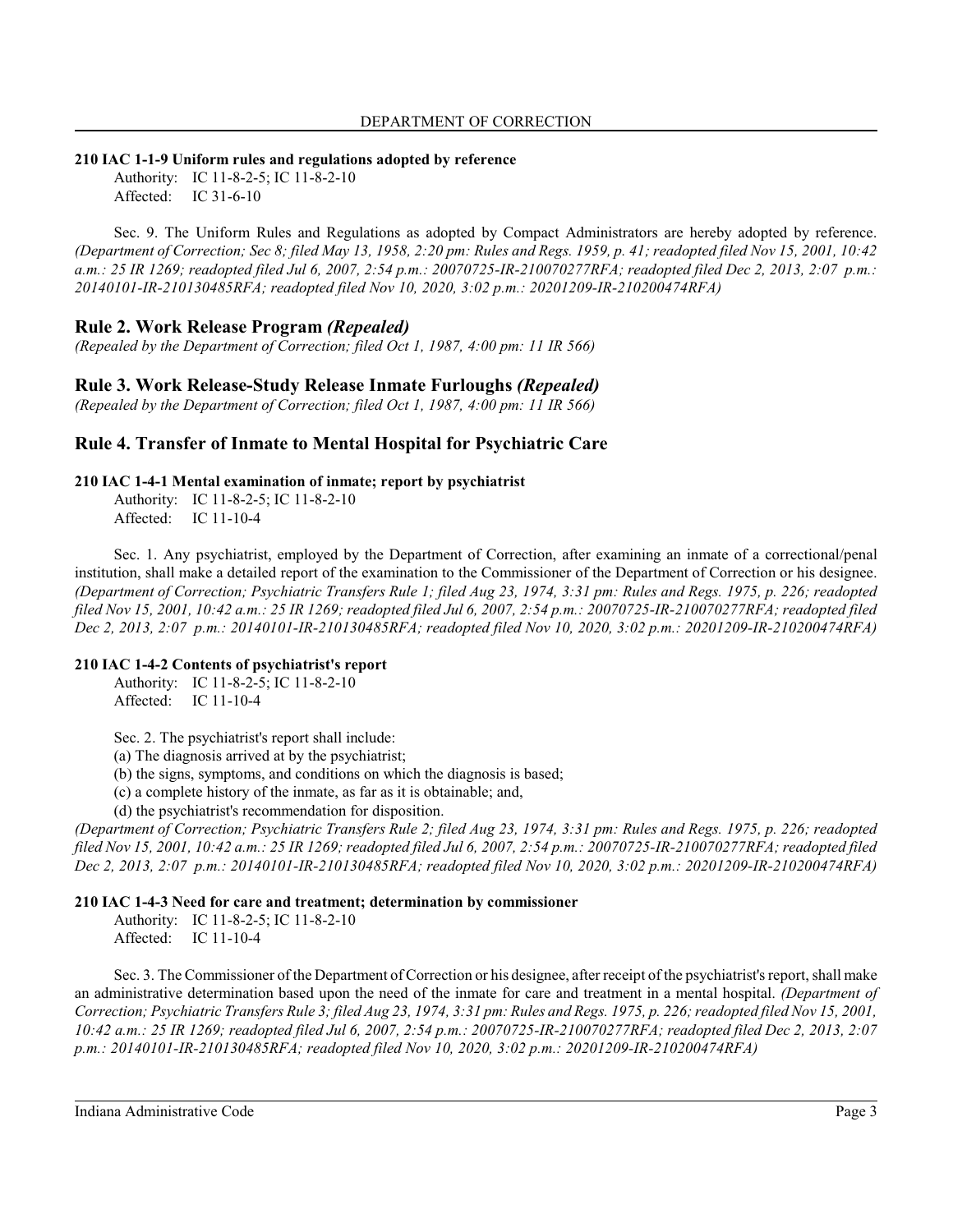#### **210 IAC 1-4-4 Transfer order; inmate's right to hearing**

Authority: IC 11-8-2-5; IC 11-8-2-10 Affected: IC 11-10-4

Sec. 4. If the Commissioner of the Department of Correction or his designee determines that the inmate is in need of psychiatric care and treatment, he shall order that the transfer be made and fully advise the inmate in writing of hisright to a pre-transfer hearing in order to determine the need for the transfer. *(Department of Correction; Psychiatric Transfers Rule 4; filed Aug 23, 1974, 3:31 pm: Rules and Regs. 1975, p. 226; readopted filed Nov 15, 2001, 10:42 a.m.: 25 IR 1269; readopted filed Jul 6, 2007, 2:54 p.m.: 20070725-IR-210070277RFA; readopted filed Dec 2, 2013, 2:07 p.m.: 20140101-IR-210130485RFA; readopted filed Nov 10, 2020, 3:02 p.m.: 20201209-IR-210200474RFA)*

#### **210 IAC 1-4-5 Appointment of pre-transfer hearing officer**

Authority: IC 11-8-2-5; IC 11-8-2-10 Affected: IC 11-10-4

Sec. 5. A hearing officer will be appointed for each pre-transfer hearing by the Commissioner of the Department of Correction. *(Department of Correction; Psychiatric Transfers Rule 5; filed Aug 23, 1974, 3:31 pm: Rules and Regs. 1975, p. 226; readopted filed Nov 15, 2001, 10:42 a.m.: 25 IR 1269; readopted filed Jul 6, 2007, 2:54 p.m.: 20070725-IR-210070277RFA; readopted filed Dec 2, 2013, 2:07 p.m.: 20140101-IR-210130485RFA; readopted filed Nov 10, 2020, 3:02 p.m.: 20201209-IR-210200474RFA)*

#### **210 IAC 1-4-6 Written request for pre-transfer hearing; time limit**

Authority: IC 11-8-2-5; IC 11-8-2-10 Affected: IC 11-10-4

Sec. 6. The inmate shall have a period of five days in which to request in writing that the pre-transfer hearing be held. This should be sent to the Commissioner of the Department of Correction or his designee. *(Department of Correction; Psychiatric Transfers Rule* 6; *filed Aug* 23, 1974, 3:31 *pm: Rules and Regs.* 1975, p. 226; readopted filed Nov 15, 2001, 10:42 a.m.: 25 IR 1269; *readopted filed Jul 6, 2007, 2:54 p.m.: 20070725-IR-210070277RFA; readopted filed Dec 2, 2013, 2:07 p.m.: 20140101-IR-210130485RFA; readopted filed Nov 10, 2020, 3:02 p.m.: 20201209-IR-210200474RFA)*

#### **210 IAC 1-4-7 Initiation of transfer proceeding when no request for hearing**

Authority: IC 11-8-2-5; IC 11-8-2-10 Affected: IC 11-10-4

Sec. 7. If no request in writing is received for a pre-transfer hearing within the five-day limitation, the Commissioner of the Department of Correction or his designee shall initiate the transfer proceedings. *(Department of Correction; Psychiatric Transfers Rule 7; filed Aug 23, 1974, 3:31 pm: Rules and Regs. 1975, p. 226; readopted filed Nov 15, 2001, 10:42 a.m.: 25 IR 1269; readopted filed Jul 6, 2007, 2:54 p.m.: 20070725-IR-210070277RFA; readopted filed Dec 2, 2013, 2:07 p.m.: 20140101-IR-210130485RFA; readopted filed Nov 10, 2020, 3:02 p.m.: 20201209-IR-210200474RFA)*

#### **210 IAC 1-4-8 Standards for pre-transfer hearing**

Authority: IC 11-8-2-5; IC 11-8-2-10 Affected: IC 11-10-4

Sec. 8. If the Commissioner of the Department of Correction or his designee receives the written request for a pre-transfer hearing, the following minimum standards will be followed:

(a) Notice shall be given to the inmate informing him/her of time, place, and reason for the hearing at least seven days prior to the hearing, and must be given in both written and verbal form;

(b) a copy of the psychiatrist's report, with a recommendation for transfer, shall be given to the inmate at the time the notice of hearing is given;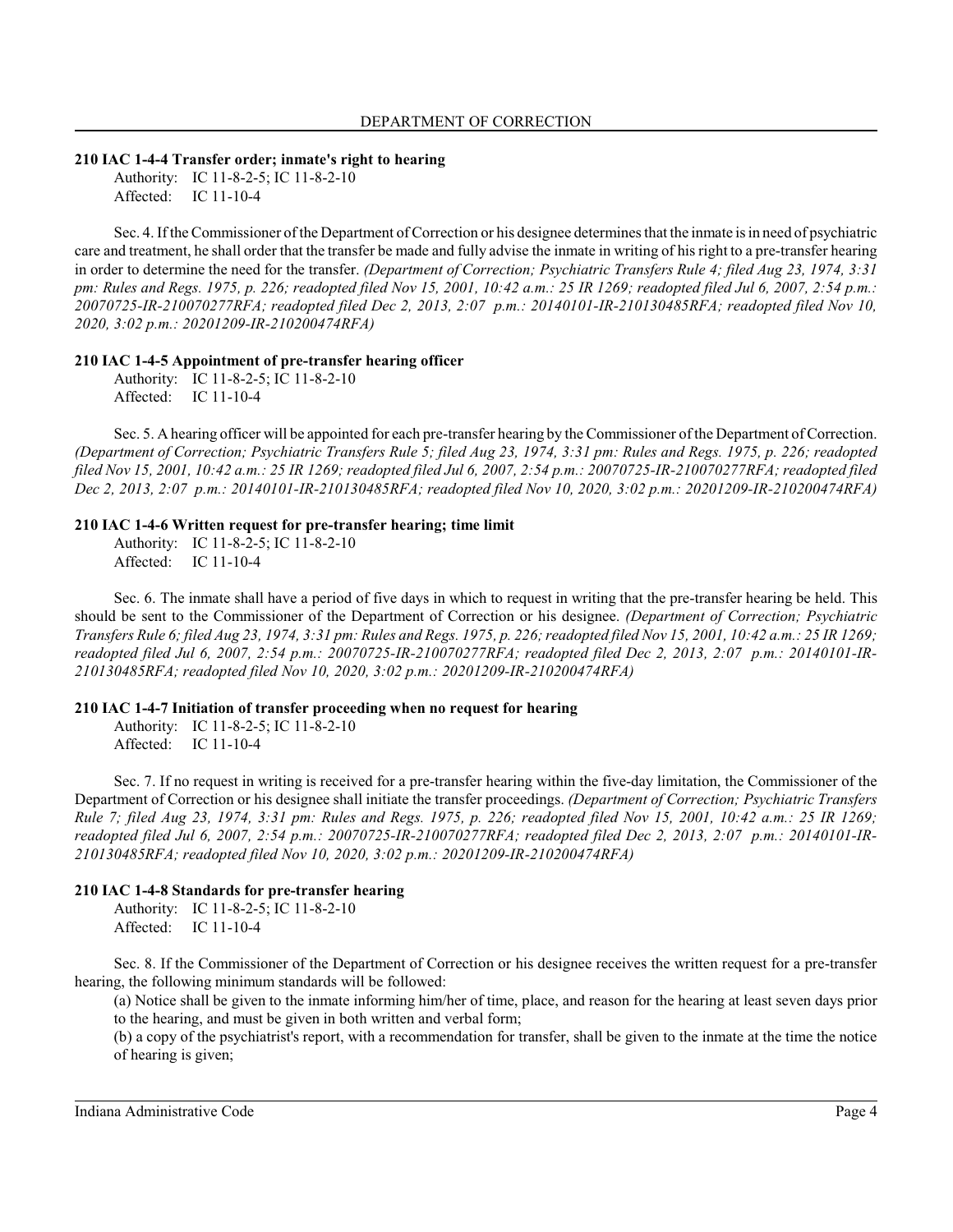(c) the inmate shall have the right to appear in person in order to present evidence and to cross-examine witnesses. He/she may be represented by counsel or other personal representation;

(d) a written decision must be impartially reached upon the evidence presented at the hearing, and stating the evidence relied upon in reaching that decision;

(e) one copy of the written decision and the hearing proceedings shall be retained in the inmate's packet.

*(Department of Correction; Psychiatric Transfers Rule 8; filed Aug 23, 1974, 3:31 pm: Rules and Regs. 1975, p. 226; readopted filed Nov 15, 2001, 10:42 a.m.: 25 IR 1269; readopted filed Jul 6, 2007, 2:54 p.m.: 20070725-IR-210070277RFA; readopted filed Dec 2, 2013, 2:07 p.m.: 20140101-IR-210130485RFA; readopted filed Nov 10, 2020, 3:02 p.m.: 20201209-IR-210200474RFA)*

#### **210 IAC 1-4-9 Waiver of pre-transfer hearing**

Authority: IC 11-8-2-5; IC 11-8-2-10 Affected: IC 11-10-4

Sec. 9. If the inmate agrees that he/she is in need of care and treatment at a mental hospital, he/she may sign a waiver of personal rights for this instance only. In the case of a juvenile, this waiver may be signed by the parents or legal guardian, in which case the transfer proceedings may be initiated. *(Department of Correction; Psychiatric Transfers Rule 9; filed Aug 23, 1974, 3:31 pm: Rules and Regs. 1975, p. 227; readopted filed Nov 15, 2001, 10:42 a.m.: 25 IR 1269; readopted filed Jul 6, 2007, 2:54 p.m.: 20070725-IR-210070277RFA; readopted filed Dec 2, 2013, 2:07 p.m.: 20140101-IR-210130485RFA; readopted filed Nov 10, 2020, 3:02 p.m.: 20201209-IR-210200474RFA)*

#### **210 IAC 1-4-10 Notice of hearing officer's recommendation**

Authority: IC 11-8-2-5; IC 11-8-2-10 Affected: IC 11-10-4

Sec. 10. If, after the hearing, the hearing officer determines that the inmate is in need of care and treatment in a mental hospital, he shall notify the Commissioner of the Department of Correction or his designee, who shall then initiate the transfer proceedings. *(Department of Correction; Psychiatric Transfers Rule 10; filed Aug 23, 1974, 3:31 pm: Rules and Regs. 1975, p. 227; readopted filed Nov 15, 2001, 10:42 a.m.: 25 IR 1269; readopted filed Jul 6, 2007, 2:54 p.m.: 20070725-IR-210070277RFA; readopted filed Dec 2, 2013, 2:07 p.m.: 20140101-IR-210130485RFA; readopted filed Nov 10, 2020, 3:02 p.m.: 20201209-IR-210200474RFA)*

#### **210 IAC 1-4-11 Notice and report of transfer to mental health commissioner**

Authority: IC 11-8-2-5; IC 11-8-2-10 Affected: IC 11-10-4

Sec. 11. If it has been determined that a transfer is necessary, the Commissioner of the Department of Correction or his designee shall notify the Commissioner of the Department of Mental Health or his designee of that fact, and shall then submit to the Commissioner of the Department of Mental Health or his designee a detailed report of the case. *(Department of Correction; Psychiatric Transfers Rule 11; filed Aug 23, 1974, 3:31 pm: Rules and Regs. 1975, p. 227; readopted filed Nov 15, 2001, 10:42 a.m.: 25 IR 1269; readopted filed Jul 6, 2007, 2:54 p.m.: 20070725-IR-210070277RFA; readopted filed Dec 2, 2013, 2:07 p.m.: 20140101-IR-210130485RFA; readopted filed Nov 10, 2020, 3:02 p.m.: 20201209-IR-210200474RFA)*

#### **210 IAC 1-4-12 Contents of transfer report**

Authority: IC 11-8-2-5; IC 11-8-2-10 Affected: IC 11-10-4

Sec. 12. The report shall include copies of:

(a) The psychiatric evaluation;

(b) the findings of the administrative determination;

(c) the findings of the pre-transfer hearing, if one was held;

(d) the waiver of personal rights, if one was signed;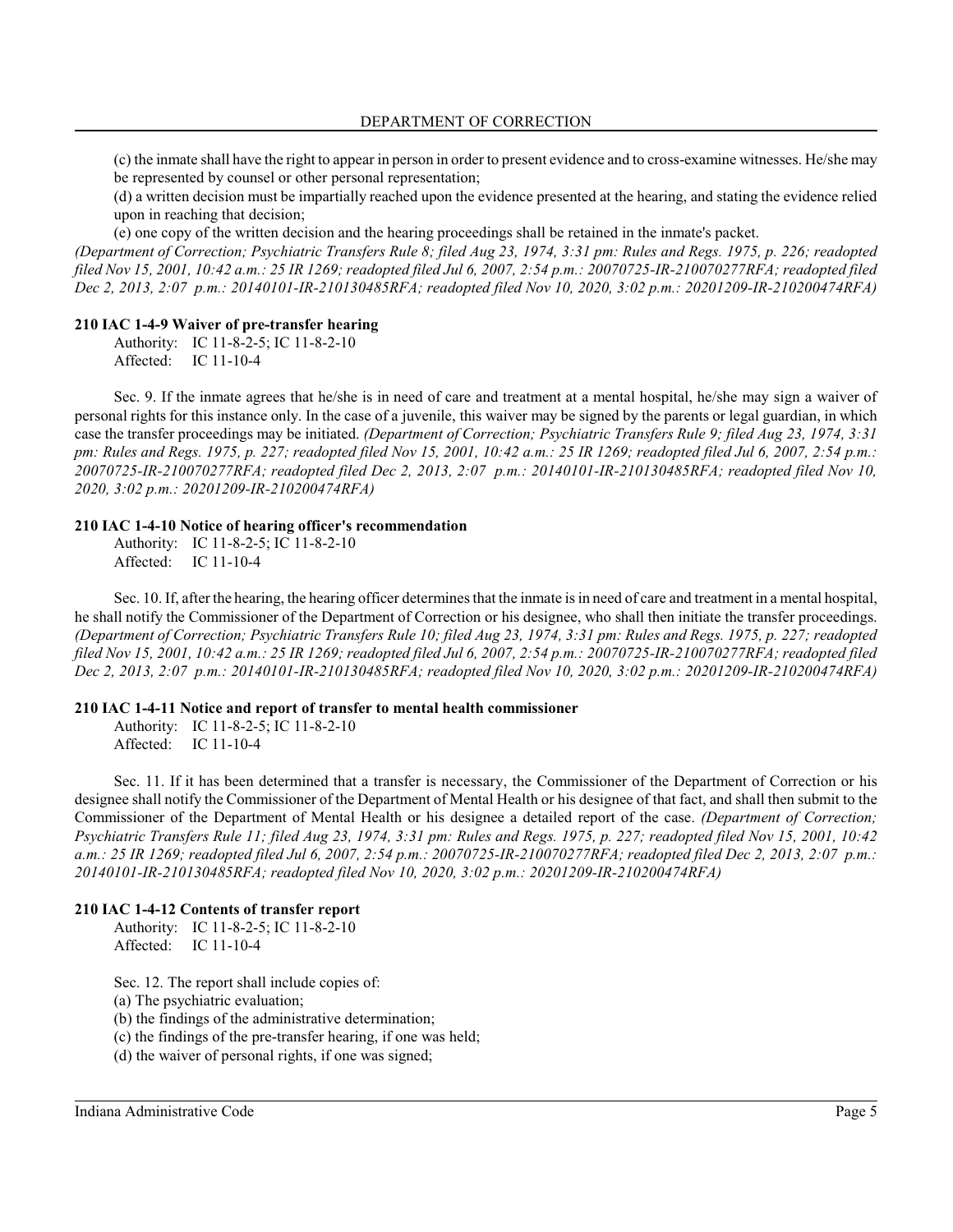### DEPARTMENT OF CORRECTION

(e) a dated notification of the inmate's right to a pre-transfer hearing;

(f) a notarized statement by the Commissioner of the Department of Correction or his designee of failure to ask for pre-transfer hearing in writing with the five-day limitation, if this is the case.

*(Department of Correction; Psychiatric Transfers Rule 12; filed Aug 23, 1974, 3:31 pm: Rules and Regs. 1975, p. 227; readopted filed Nov 15, 2001, 10:42 a.m.: 25 IR 1269; readopted filed Jul 6, 2007, 2:54 p.m.: 20070725-IR-210070277RFA; readopted filed Dec 2, 2013, 2:07 p.m.: 20140101-IR-210130485RFA; readopted filed Nov 10, 2020, 3:02 p.m.: 20201209-IR-210200474RFA)*

### **210 IAC 1-4-13 Authorization for acceptance of inmates**

Authority: IC 11-8-2-5; IC 11-8-2-10 Affected: IC 11-10-4

Sec. 13. After reviewing the report and/or examining the inmate, the Commissioner of the Department of Mental Health or his designee may prepare an authorization for the acceptance of the inmate by the Superintendent of a mental hospital. *(Department of Correction; Psychiatric Transfers Rule 13; filed Aug 23, 1974, 3:31 pm: Rules and Regs. 1975, p. 227; readopted filed Nov 15, 2001, 10:42 a.m.: 25 IR 1269; readopted filed Jul 6, 2007, 2:54 p.m.: 20070725-IR-210070277RFA; readopted filed Dec 2, 2013, 2:07 p.m.: 20140101-IR-210130485RFA; readopted filed Nov 10, 2020, 3:02 p.m.: 20201209-IR-210200474RFA)*

### **210 IAC 1-4-14 Required institution for transfer; exceptions**

Authority: IC 11-8-2-5; IC 11-8-2-10 Affected: IC 11-10-4

Sec. 14. All transfers are to be made to the Maximum Security Division at Dr. Norman M. Beatty Memorial Hospital, except that when considered necessary for treatment, the Commissioner of the Department of Mental Health or his designee may authorize transfer to a mental hospital rendering necessary treatment. *(Department of Correction; Psychiatric Transfers Rule 14; filed Aug 23, 1974, 3:31 pm: Rules and Regs. 1975, p. 228; readopted filed Nov 15, 2001, 10:42 a.m.: 25 IR 1269; readopted filed Jul 6, 2007, 2:54 p.m.: 20070725-IR-210070277RFA; readopted filed Dec 2, 2013, 2:07 p.m.: 20140101-IR-210130485RFA; readopted filed Nov 10, 2020, 3:02 p.m.: 20201209-IR-210200474RFA)*

### **210 IAC 1-4-15 Immediate transfers; declaration of emergency**

Authority: IC 11-8-2-5; IC 11-8-2-10 Affected: IC 11-10-4

Sec. 15. When, in the opinion of the Commissioner of the Department of Correction or his designee and the psychiatrist doing the evaluation, immediate transfer is necessary for the welfare of the inmate, the Commissioner of the Department of Correction or his designee may declare that an emergency exists. *(Department of Correction; Psychiatric Transfers Rule 15; filed Aug 23, 1974, 3:31 pm: Rules and Regs. 1975, p. 228; readopted filed Nov 15, 2001, 10:42 a.m.: 25 IR 1269; readopted filed Jul 6, 2007, 2:54 p.m.: 20070725-IR-210070277RFA; readopted filed Dec 2, 2013, 2:07 p.m.: 20140101-IR-210130485RFA; readopted filed Nov 10, 2020, 3:02 p.m.: 20201209-IR-210200474RFA)*

### **210 IAC 1-4-16 Initiation of emergency transfer; temporary acceptance of inmate**

Authority: IC 11-8-2-5; IC 11-8-2-10 Affected: IC 11-10-4

Sec. 16. If an emergency is declared, the Commissioner of the Department of Correction or his designee may initiate the transfer by the quickest possible means, and the Commissioner of the Department of Mental Health may accept the inmate on a temporary basis with the understanding that the Department of Mental Health will hold the pre-transfer hearing and all other necessary proceedings, if the Department of Mental Health agrees that an emergency situation exists. *(Department of Correction; Psychiatric Transfers Rule 16; filed Aug 23, 1974, 3:31 pm: Rules and Regs. 1975, p. 228; readopted filed Nov 15, 2001, 10:42 a.m.: 25 IR 1269; readopted filed Jul 6, 2007, 2:54 p.m.: 20070725-IR-210070277RFA; readopted filed Dec 2, 2013, 2:07 p.m.: 20140101-IR-210130485RFA; readopted filed Nov 10, 2020, 3:02 p.m.: 20201209-IR-210200474RFA)*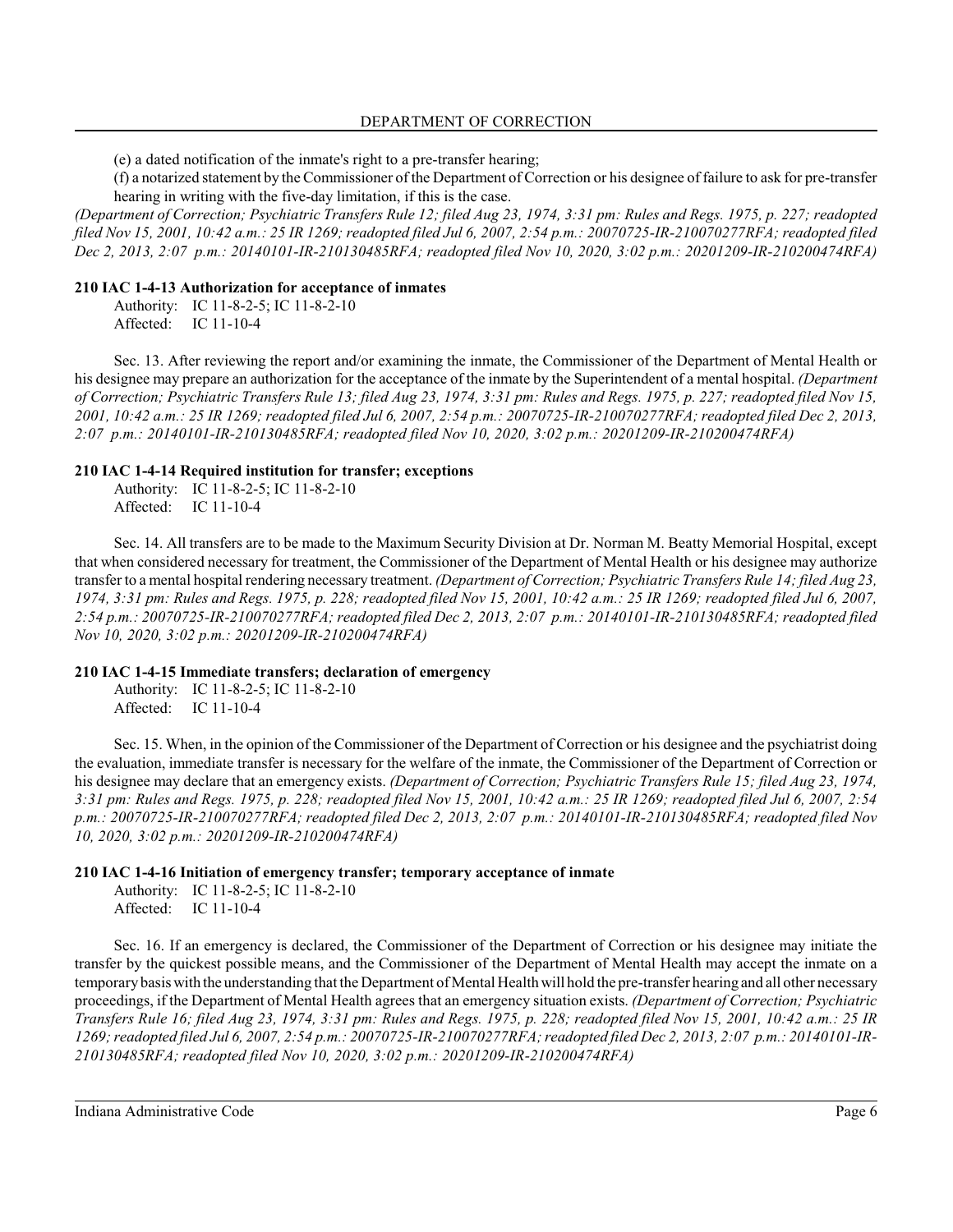# **Rule 5. Temporary Leaves for Inmates**

### **210 IAC 1-5-1 Temporary leaves; purpose and conditions**

Authority: IC 11-8-2-5; IC 11-8-2-10 Affected: IC 11-10-9-2

Sec. 1. (1) As per House Enrolled Act 1189, which became Public Law103 *[Codified as IC 11-7-9-10.5. Repealed by P.L.120- 1979, SECTION 22. See, IC 11-10-9-2 concerning temporary releases.]* on July 1, 1973, inmates incarcerated in Indiana Department of Correction Facilities may be granted temporary leave for the purposes of:

(a) to visit a spouse, child (including a stepchild or adopted child), parent (including a stepparent or foster parent), grandparent (including stepgrandparent) or brother or sister who is seriously ill or to attend the funeral of any such person; or

(b) to obtain medical, psychiatric or psychological services when adequate services are not otherwise available; or

(c) to make contacts for employment; or

(d) to secure a residence upon release on parole or discharge; or

(e) to visit such person's family; or

(f) to appear before various educational panels, study groups, educational units, and other groups whose purpose is obtaining an understanding of the results, causes and prevention of crime and criminality, including appearances on television and radio programs; Provided, that such appearances shall be subject to the specific approval of the warden, or the superintendent of the institution, or the work release director, all under the direction of the commissioner.

The following are the conditions under which inmates may temporarily leave a facility of the Department of Correction:

(2) Temporary leaves shall be approved by the Chief Administrative Officer of the place of confinement or such person or committee as he shall designate.

(3) Any inmate being granted leave shall be subject to security requirements of each particular institution for each inmate.

(4) In determining the eligibilityfor temporary leave the Chief Administrative Officer of the place of confinement of any inmate applying for such temporary leave shall consider, but not be limited to, the following:

(a) the individual's instant crime;

(b) criminal history involving the death or personal injury of the victim;

(c) history of escapes from lawful confinement;

(d) history of illegal sexual acts;

(e) poor institutional conduct.

(5) Temporary leave may be granted only for prescribed areas within the boundaries of the State of Indiana. Any inmate shall remain within the geographical limit designated for his or her individual leave.

(6) The length of any temporary leave authorized shall be for the minimum time necessary to accomplish the specific purpose for which the leave is authorized, provided that no leave shall exceed three (3) days (Seventy-two 72 hours).

(7) Inmates shall not be eligible to receive more than two temporary leaves in any six months period except;

(a) for leaves under Rule 1a and 1b *[subsections (1)(a) and (1)(b) of this section]*;

(1) "Seriously ill" as stated in Rule 1a *[subsection (1)(a) of this section]* is defined as terminal illness or critical illness as verified by a licensed physician;

(b) inmates approved for work release assignment to make contact for employment;

(c) leaves under Rule 1c, 1d, and 1e *[subsections (1)(c)–(1)(e) of this section]* within 60 days of inmate's eligible release date. (1) "Eligible Release Date" is defined as discharge date or parole release date as set by the Parole Board.

(8) Leaves under Rule 1c, 1d, and 1e *[subsections*  $(1)(c)$ *–(1)(e) of this section]* shall be granted only within 60 days of the inmate's eligible release date; provided, however, that an inmate approved for work release assignments may be granted a leave to make contacts for employment.

(9) Temporary leave to obtain medical, psychiatric or psychological services when adequate services are not otherwise available will be granted only after the institutional Medical Director, Psychologist or Consulting Psychiatrist confirms in writing that the leave is essential.

(10) After considering the special request of each individual inmate applying for temporary leave, the Chief Administrative Officer of the place of confinement may require:

(a) any inmate to be escorted by a Department of Correction employee for any part of or duration of the temporary leave;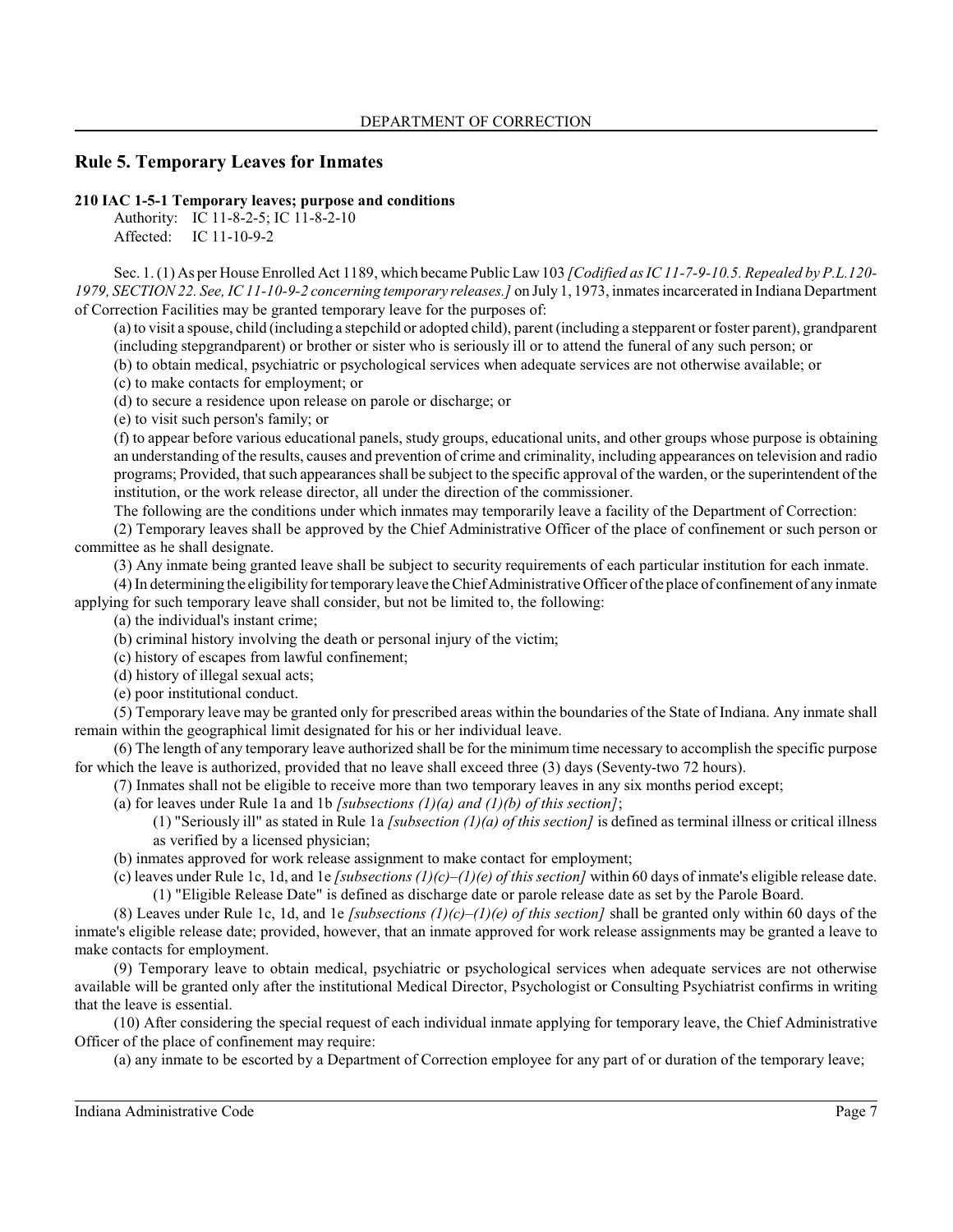(b) that the inmate shall comply with any extra security precaution determined by and within the discretion of said Chief Administrative Officer;

(c) any applying inmate to have an approved member of the inmate's family or other person as an escort.

(11) The Chief Administrative Officer of the place of confinement may authorize an inmate to have a temporary leave without an escort.

(12) All inmates on temporary leave are subject to all State and Federal laws.

(13) The violation of any law or any part of the policy governing temporary leave by any inmate on temporary leave shall subject that inmate to:

(a) penalties attached to any such law violation;

(b) forfeiture of the privilege for participation in the Temporary Leave Program;

(c) any further restrictions or change in classification warranted.

(14) Inmates shall accept the responsibility for returning to their place of confinement within the specified time limits of their individual leaves.

(15) The use, possession, or securing of alcoholic beverages, or any other drug or intoxicant by inmates on temporary leave is strictly forbidden except as prescribed by a licensed physician.

(16) Inmates on temporary leave shall not operate any motor vehicle.

(17) Inmates on temporary leave shall use public transportation or such transportation as is approved by the Chief Administrative Officer of the place of confinement. Such approved transportation shall be in the form of auto or truck.

(18) Should advice or assistance be needed while on temporary leave the inmate shall call his or her place of confinement or center, the local parole officer, the Department of Correction, the local sheriff or police department.

(19) Should any inmate be involved in an accident or other situations which might prevent his or her return from leave within the specific time limits, that inmate or other persons shall immediately or as soon as possible call his or her place of confinement or Center or the Department of Correction and then turn himself over to the local parole officer or sheriff.

(20) Any inmate on temporary leave shall at all times carry on his or her person identification provided by the place of confinement.

(21) Upon returning to the place of confinement from a temporary leave the inmate shall not be authorized to retain any personal property which he did not possess prior to going on the temporary leave. *(Department of Correction; Temporary Leaves Rule 1-21; filed May 22, 1974, 8:40 am: Rules and Regs. 1975, p. 229; readopted filed Nov 15, 2001, 10:42 a.m.: 25 IR 1269; readopted filed Jul 6, 2007, 2:54 p.m.: 20070725-IR-210070277RFA; readopted filed Dec 2, 2013, 2:07 p.m.: 20140101-IR-210130485RFA; readopted filed Nov 10, 2020, 3:02 p.m.: 20201209-IR-210200474RFA)*

# **Rule 6. Collection, Maintenance, and Release of Offender and Juvenile Records**

### **210 IAC 1-6-1 Definitions**

Authority: IC 11-8-5-2 Affected: IC 4-1-6; IC 11-8-5-1

Sec. 1. The following definitions apply throughout this article:

(1) "Department" means the department of correction.

(2) "Juvenile" means a person who is adjudged delinquent by a juvenile court and committed to and under the legal control of the department.

(3) "Offender" means an adult committed to and under the legal control of the department for committing a criminal offense. (4) "Official record" means the record prepared and maintained by the department for each offender and juvenile received into the physical care and custody of the department. The record shall include, but is not limited to, written, printed, or electronic materials, documents, or data pertaining to services, programs, and all other official actions performed on behalf of that offender or juvenile. These records are identified by the same offender or juvenile name as received on the commitment order, assigned a department number as an identifier, and compiled and maintained as part of an offender/juvenile packet.

*(Department of Correction; Offender Records, Art I; filed Jul 30, 1979, 2:25 pm: 2 IR 1199; readopted filed Nov 15, 2001, 10:42 a.m.: 25 IR 1269; filed Jun 17, 2003, 9:25 a.m.: 26 IR 3538; readopted filed Dec 2, 2009, 2:18 p.m.: 20091223-IR-210090805RFA; readopted filed Nov 15, 2016, 1:28 p.m.: 20161214-IR-210160374RFA)*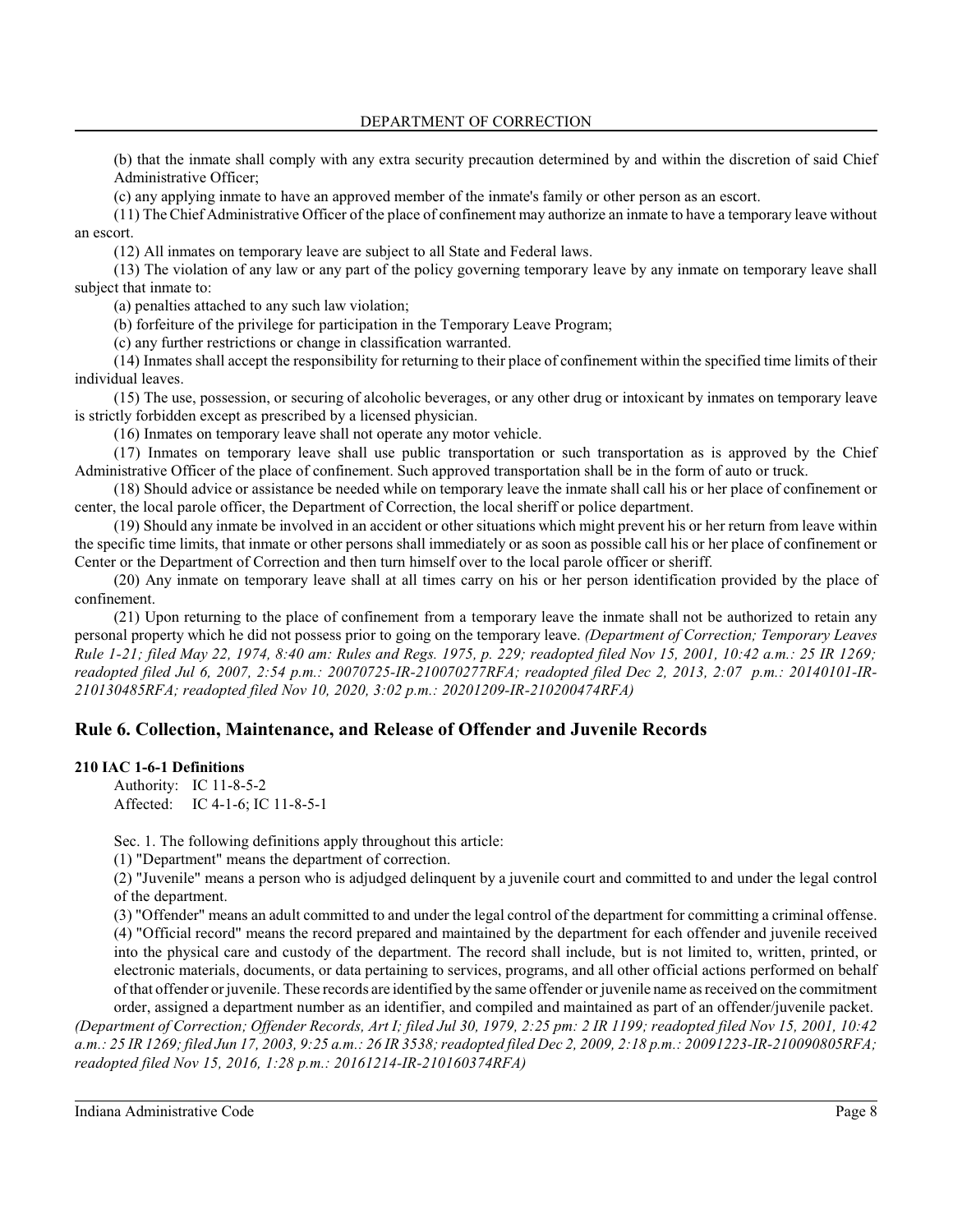### **210 IAC 1-6-2 Classification of information**

Authority: IC 11-8-5-2 Affected: IC 11-8-5-2

Sec. 2. The department shall collect, maintain, and use only that offender or juvenile personal information that is relevant and necessary to accomplish the statutory purposes of the agency. All offender or juvenile information collected and retained by the department shall be classified in the following manner:

(1) Unrestricted information shall include only information pertaining to an offender that is considered by law to be public information. Certain information normally considered restricted or confidential may be considered unrestricted information if there is a compelling public interest in disclosure. Unrestricted information is accessible by any person upon specific request, with the exception of offenders to whom the information does not pertain or any juvenile.

(2) Restricted information shall include, but is not limited, to the following:

- (A) Education, medical, sex offender, substance abuse, disciplinary, criminal, and employment records.
- (B) Finger and voice prints.
- (C) Photographs.
- (D) Institutional summaries.
- (E) Psychiatric and psychological reports.
- (F) Social history reports.
- (G) Progress reports.
- (H) Educational and vocational reports.

(3) Confidential information shall include, but is not limited to, the following:

- (A) Offender diagnostic/classification reports.
- (B) Criminal intelligence information.
- (C) Information that, if disclosed, might result in physical harm to that person or other persons.
- (D) Information obtained upon promise of confidentiality.
- (E) Internal investigation information.
- (F) All juvenile records.
- (G) Any other information required by law or promulgated rule to be maintained as confidential.

(4) All offender information obtained from other agencies, organizations, or sources shall be held to the same degree of confidentiality as that designated by the generating source.

*(Department of Correction; Offender Records, Art II; filed Jul 30, 1979, 2:25 pm: 2 IR 1199; readopted filed Nov 15, 2001, 10:42 a.m.: 25 IR 1269; filed Jun 17, 2003, 9:25 a.m.: 26 IR 3539; readopted filed Dec 2, 2009, 2:18 p.m.: 20091223-IR-210090805RFA; readopted filed Nov 15, 2016, 1:28 p.m.: 20161214-IR-210160374RFA)*

### **210 IAC 1-6-3 Segregation and identification of information** *(Repealed)*

Sec. 3. *(Repealed by Department of Correction; filed Jun 17, 2003, 9:25 a.m.: 26 IR 3550)*

### **210 IAC 1-6-4 Inspection rights of offenders and juveniles**

Authority: IC 11-8-5-2 Affected: IC 4-1-6-3; IC 4-1-6-8

Sec. 4. (a) An offender or a person designated in writing by an offender as his or her agent may inspect those portions of the offender's own official record classified as unrestricted and restricted consistent with the following:

(1) The requestor shall provide a valid picture identification and a signed authorization from the appropriate offender identifying the person acting as his or her agent and specifying the documents to be released to the agent.

(2) A person committed to or under the legal control of the department or on probation to a court may not act as an offender's agent. If doubt exists as to the identity of the offender's agent or the validity of the release, the offender shall be contacted for verification when possible.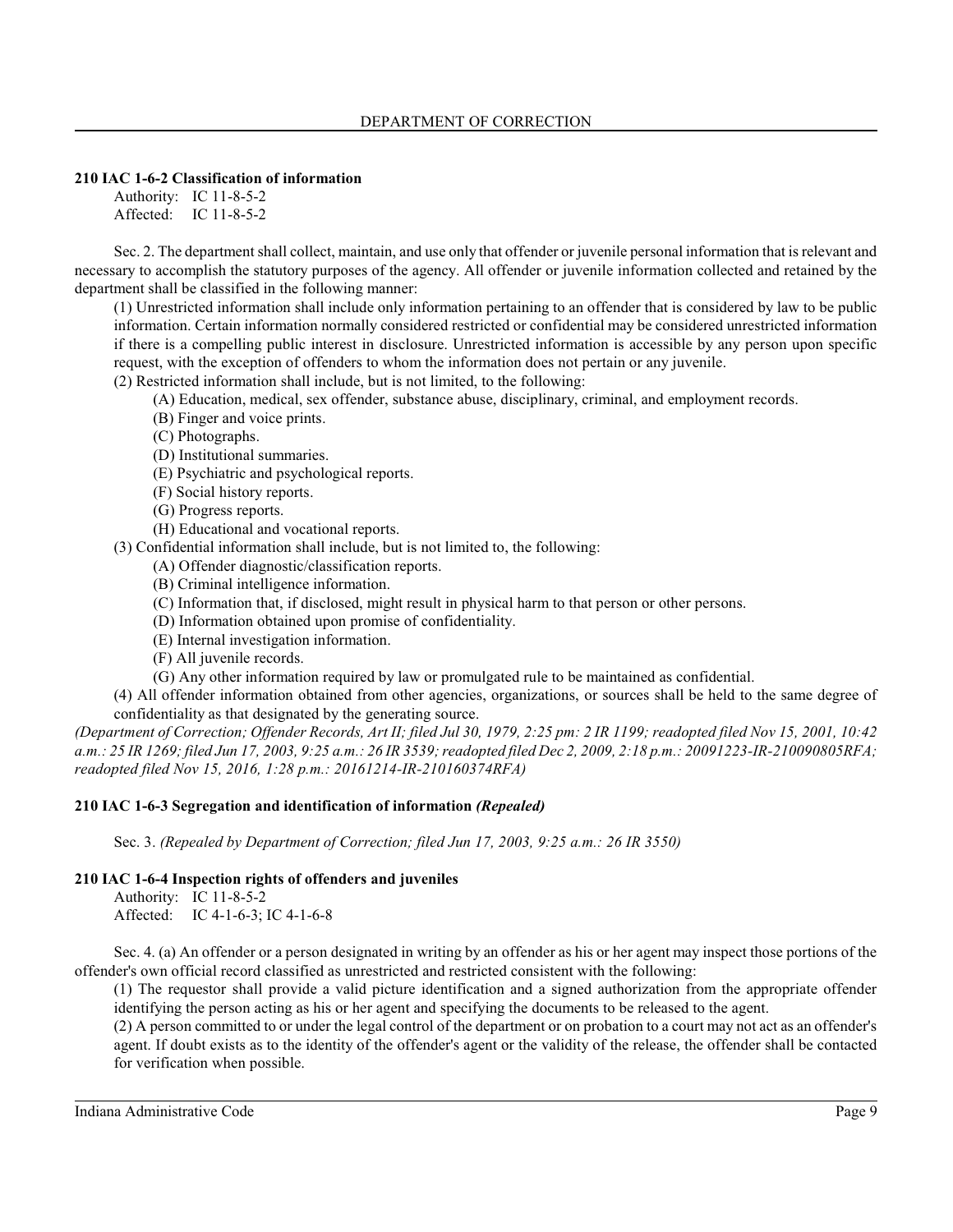(3) The cost of copying records under this section shall be assessed to the requestor and shall be consistent with approved schedules.

(4) If the offender's signed authorization is not on file with the facility or is not presented upon making the request, the requestor shall be advised that he or she may obtain such consent from the offender or file a formal request for access to records with the department.

(5) The requestor shall be advised in the event the request is denied to direct his or her appeal to the deputy commissioner of adult operations, who shall notify the requestor of his or her decision within thirty (30) days. If the deputy commissioner disapproves the request, an appeal may be taken within thirty (30) days to the commissioner of the department who shall review the request and notify the requestor of his or her decision within thirty (30) days.

(b) Release of juvenile records shall comply with the following:

(1) A juvenile may not access his or her own records or the records of other juveniles or offenders.

(2) Juvenile records may be released to a parent or legal guardian upon specific written request unless the release of such record or records is contrary to the health, welfare, or safety of the juvenile or others.

(3) A parent or legal guardian committed to or under the legal control of the department or on probation to a court may not access a juvenile's record. If doubt exists as to the identity of the juvenile's parent or legal guardian or the validity of the request, the juvenile and his or her parent or legal guardian shall be contacted for verification.

(4) The cost of copying records under this section shall be assessed to the requestor and shall be consistent with approved schedules.

(5) In the event a request for access to records is denied, the requestor shall be advised to direct his or her appeal to the deputy commissioner of juvenile services who shall notify the requestor of his or her decision within thirty (30) days. If the deputy commissioner disapproves the request, an appeal may be taken within thirty (30) days to the commissioner of the department who shall review the request and notify the requestor of his or her decision within thirty (30) days.

*(Department of Correction; Offender Records, Art IV; filed Jul 30, 1979, 2:25 pm: 2 IR 1200; readopted filed Nov 15, 2001, 10:42 a.m.: 25 IR 1269; filed Jun 17, 2003, 9:25 a.m.: 26 IR 3539; readopted filed Dec 2, 2009, 2:18 p.m.: 20091223-IR-210090805RFA; readopted filed Nov 15, 2016, 1:28 p.m.: 20161214-IR-210160374RFA)*

### **210 IAC 1-6-5 Challenge of information by offender; investigation; change of record**

Authority: IC 11-8-5-2 Affected: IC 4-1-6-5

Sec. 5. An offender may challenge, correct, or explain information contained within his or her record in accordance with IC 4-1-6-5. *(Department of Correction; Offender Records, Art V; filed Jul 30, 1979, 2:25 pm: 2 IR 1200; readopted filed Nov 15, 2001, 10:42 a.m.: 25 IR 1269; filed Jun 17, 2003, 9:25 a.m.: 26 IR 3540; readopted filed Dec 2, 2009, 2:18 p.m.: 20091223-IR-210090805RFA; readopted filed Nov 15, 2016, 1:28 p.m.: 20161214-IR-210160374RFA)*

### **210 IAC 1-6-6 Access to information**

Authority: IC 11-8-5-2 Affected: IC 4-1-6-8; IC 4-1-6-8.6

Sec. 6. (a) Courts and personnel authorized by a court shall have access to offender and juvenile records consistent with the following:

(1) All court orders pertaining to offender and juvenile records shall cause such records to be copied or released by the records supervisor immediately pursuant to the terms of the court order and the following:

(A) The record repository shall reflect in a manner prescribed by the department the whereabouts of records so removed and when they were removed and the name of the employee authorizing the transfer of the record from the department to the court.

(B) No offender or juvenile record or documents contained therein shall be altered or omitted prior to or during the transmittal of the official record to the court.

(2) If access to an offender's or juvenile's record was granted under compulsory legal process other than that initiated by the offender or juvenile, reasonable effort shall be made to notify the offender or juvenile prior to release of the information.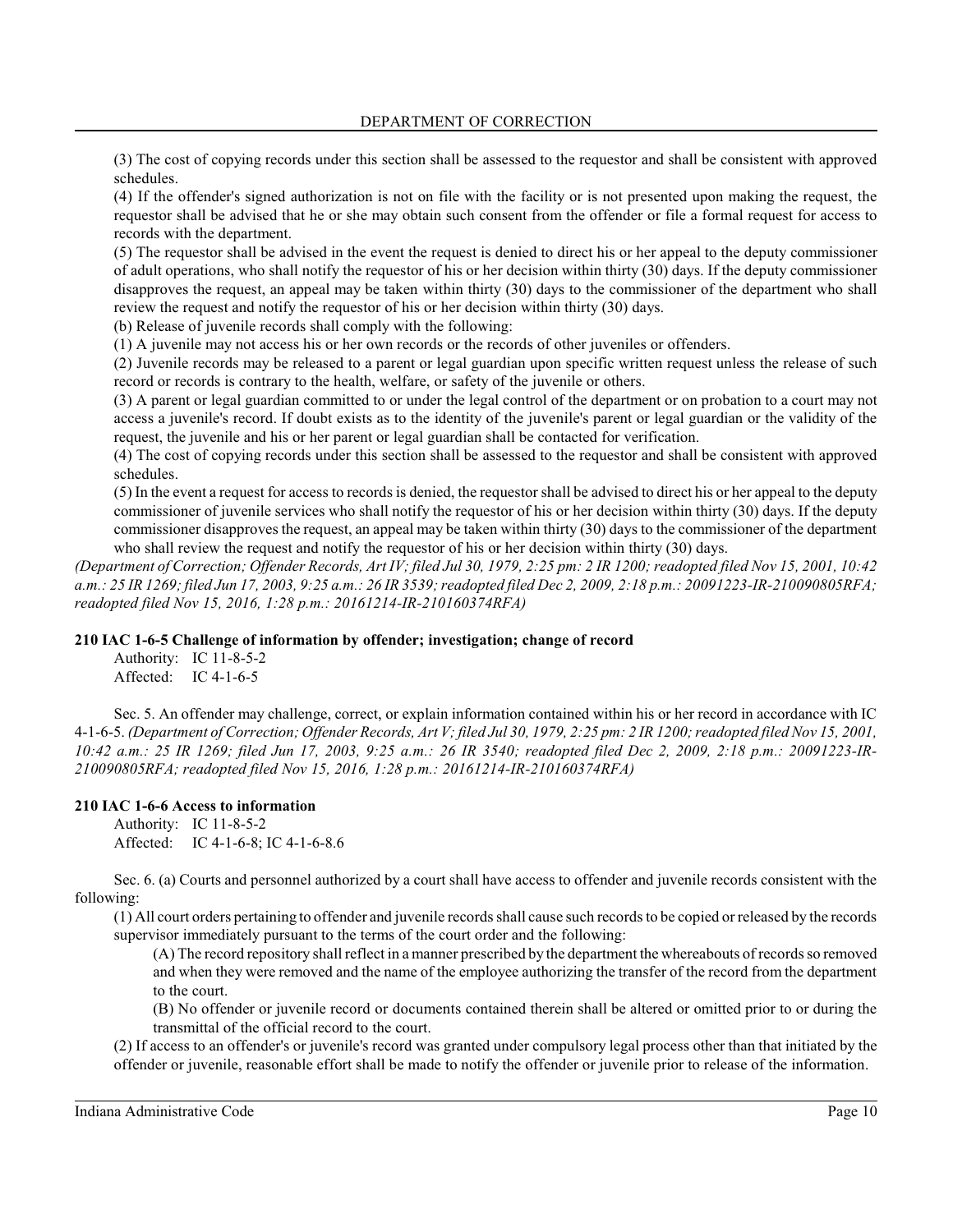(b) An attorney representing an offender, juvenile, or a juvenile's parent or legal guardian may have access to a client's records consistent with the following procedures:

(1) If the attorney is requesting a review and copies of the official record, then the attorney shall be charged for the cost of reproductions consistent with approved schedules.

(2) The attorney may have access to unrestricted and restricted information in the offender's record to the same extent as the offender. An attorney representing a juvenile or the parent or legal guardian of a juvenile shall have access to any information in the juvenile's official record unless release of such information is contrary to the health, welfare, or safety of the juvenile. (3) Access by an attorney to confidential records in the offender's official record shall be accompanied by a court order

specifying the documents to be released.

(c) Release to a person or agency providing a lawful service on behalf of the department, or related to or on behalf of an offender or juvenile in response to a written request, shall be limited to those documents related to the service performed and shall include confidential and restricted information consistent with this rule or as otherwise permitted by law, including the following:

(1) Upon release of such information or the providing of duplicate copies, the material shall be clearly marked as to how the information is classified.

(2) A record shall be made by the records supervisor of all such inspections noting the following:

- (A) The requestor's name, agency, or function represented.
- (B) The purpose of the request.
- (C) The date access was granted.

(D) The name of the person granting access.

This record shall be then made a part of the offender's record.

(3) Such access shall be limited to law enforcement agencies performing a criminal investigation or agencies providing a lawful service to the department or offender or juvenile wherein the direct benefit to the offender or juvenile is clearly indicated.

(d) Unless otherwise previously specified in this rule, release of offender records shall be restricted to information classified as unrestricted unless there is a compelling public interest in releasing specific portions of the material classified restricted or confidential. Such a request shall be immediately forwarded to the division or facility head responsible for keeping these records for the final decision to release information so classified. A written notice of such a release shall be incorporated into the offender's or juvenile's record in the same manner prescribed in the prior section.

(e) All authorized department personnel or contract personnel who have an official interest in an offender's or juvenile's records as a consequence ofstatutory functions or department responsibilities, delegated or otherwise, shall have appropriate access to offender and juvenile records. *(Department of Correction; Offender Records, Art VI; filed Jul 30, 1979, 2:25 pm: 2 IR 1201; readopted filed Nov 15, 2001, 10:42 a.m.: 25 IR 1269; filed Jun 17, 2003, 9:25 a.m.: 26 IR 3541; readopted filed Dec 2, 2009, 2:18 p.m.: 20091223-IR-210090805RFA; readopted filed Nov 15, 2016, 1:28 p.m.: 20161214-IR-210160374RFA)*

#### **210 IAC 1-6-7 Research purposes; request for access to information**

Authority: IC 11-8-5-2 Affected: IC 4-1-6-8.6

Sec. 7. All requests for access to offender or juvenile records for research purposes shall be made to the director of planning services in written form. Such requests shall include the name of the agency or organization performing the research, the names of the persons directly responsible for the following:

(1) Conducting such research.

(2) The purpose of such research.

(3) How the research is to be performed.

(4) What measures will be taken to assure the proper protection of classified information.

Approval of such requests will then be granted or denied consistent with provisions of IC 4-1-6-8.6 and department procedures. *(Department of Correction; Offender Records, Art VII; filed Jul 30, 1979, 2:25 pm: 2 IR 1202; readopted filed Nov 15, 2001, 10:42 a.m.: 25 IR 1269; filed Jun 17, 2003, 9:25 a.m.: 26 IR 3542; readopted filed Dec 2, 2009, 2:18 p.m.: 20091223-IR-210090805RFA; readopted filed Nov 15, 2016, 1:28 p.m.: 20161214-IR-210160374RFA)*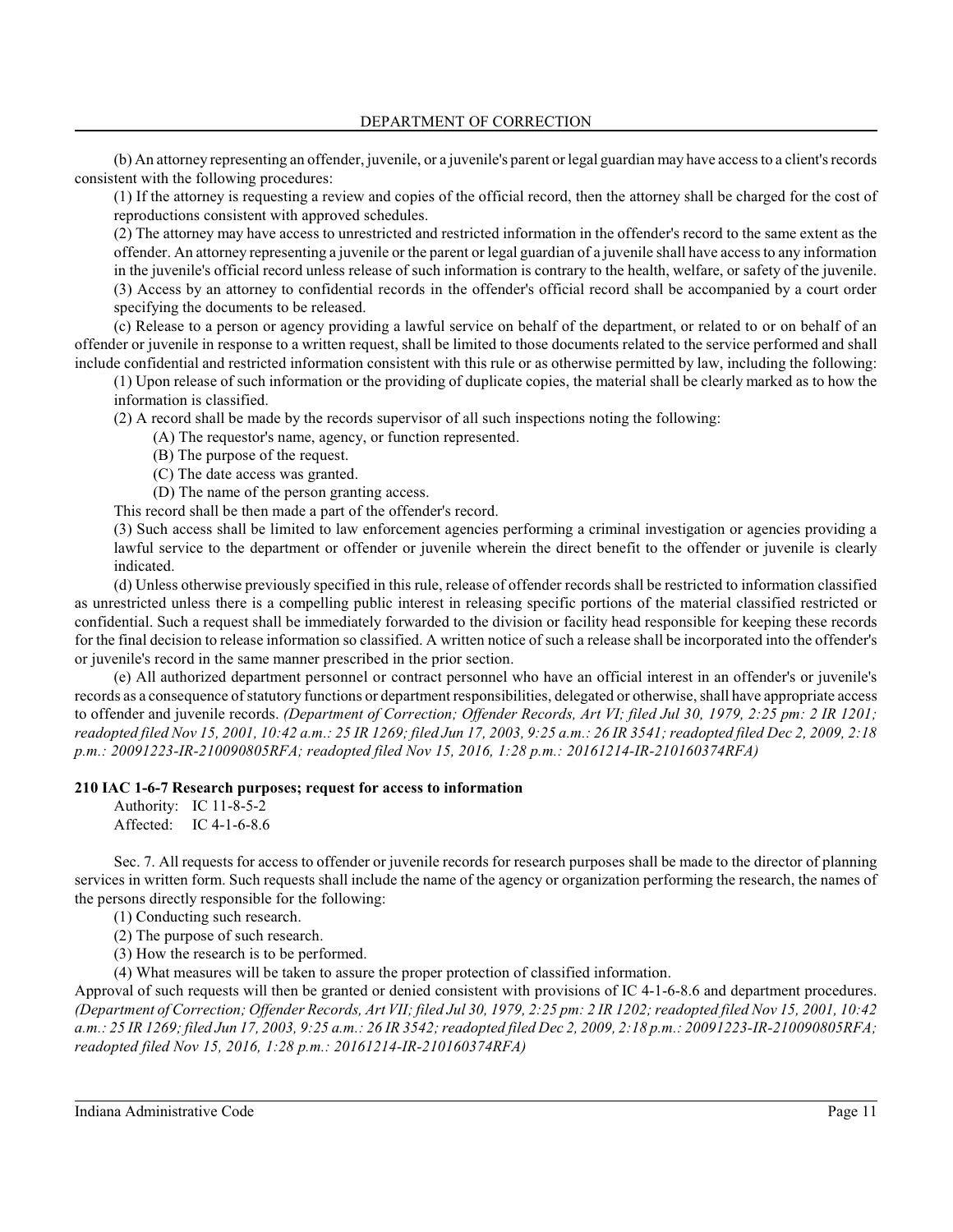# **Rule 7. Minimum Security Assignment** *(Repealed)*

*(Repealed by Indiana Department of Correction; filed Oct 8, 1981, 10:45 am: 4 IR 2224)*

# **Rule 8. General Visiting Guidelines for Death Row Inmates**

#### **210 IAC 1-8-1 Authorized visitors**

Authority: IC 11-8-2-5; IC 35-38-6-4 Affected: IC 35-38-6-4

Sec. 1. The convicted person may receive visits from his/her:

(1) Attorney

(2) Physician

(3) Relatives

(4) Friends

(5) Spiritual Advisor

*(Department of Correction; 210 IAC 1-8-1; filed Jul 20, 1987, 10:00 am: 10 IR 2643; readopted filed Nov 15, 2001, 10:42 a.m.: 25 IR 1269; readopted filed Jul 6, 2007, 2:54 p.m.: 20070725-IR-210070277RFA; readopted filed Dec 2, 2013, 2:07 p.m.: 20140101-IR-210130485RFA; readopted filed Nov 10, 2020, 3:02 p.m.: 20201209-IR-210200474RFA)*

#### **210 IAC 1-8-2 Visitation list**

Authority: IC 11-8-2-5; IC 35-38-6-4 Affected: IC 35-38-6-4

Sec. 2. Indiana state prison and Indiana women's prison shall maintain an approved visitation list for each offender awaiting execution. The visitation list will be updated at least twice a year in a manner convenient to the operation of the institution. Offenders may request visitation from any person provided the request is consistent with all pertinent operational procedures and thisrule (210 IAC 1-8). Offenders may request that members of the media be considered for visitation as "friends." All offender visits will be conducted in regular visiting areas and during regular visiting hours. Recording equipment or special equipment is permitted only at the discretion of the superintendent and must be approved prior to the visit to the facility. The visitation list shall include:

(1) the offender's name and number;

(2) the name of the requested visitor;

(3) the address of the visitor;

(4) the relationship of the visitor to the offender; and,

(5) the age and sex of the visitor.

*(Department of Correction; 210 IAC 1-8-2; filed Jul 20, 1987, 10:00 am: 10 IR 2643; errata, 11 IR 96; readopted filed Nov 15, 2001, 10:42 a.m.: 25 IR 1269; readopted filed Jul 6, 2007, 2:54 p.m.: 20070725-IR-210070277RFA; readopted filed Dec 2, 2013, 2:07 p.m.: 20140101-IR-210130485RFA; readopted filed Nov 10, 2020, 3:02 p.m.: 20201209-IR-210200474RFA)*

#### **210 IAC 1-8-3 Operational procedures for updating and maintaining visiting list**

Authority: IC 11-8-2-5; IC 35-38-6-4 Affected: IC 35-38-6-4

Sec. 3. The facility head or designee shall develop operational procedures which outline the method offenders may use to request a visitor's name be placed on or removed from the visiting list, the specific staff person responsible for updating and maintaining the visiting list, the location and/or distribution of the visiting list, and the manner in which the offender and visitor are made aware of:

(1) the visitation days and hours;

(2) the visitation restrictions, including number of authorized visits;

(3) the necessity for visitor to provide staff with adequate identification;

(4) the visitors' dress requirement (i.e. visitors shall wear clothing that reflects the acceptable standards of society and which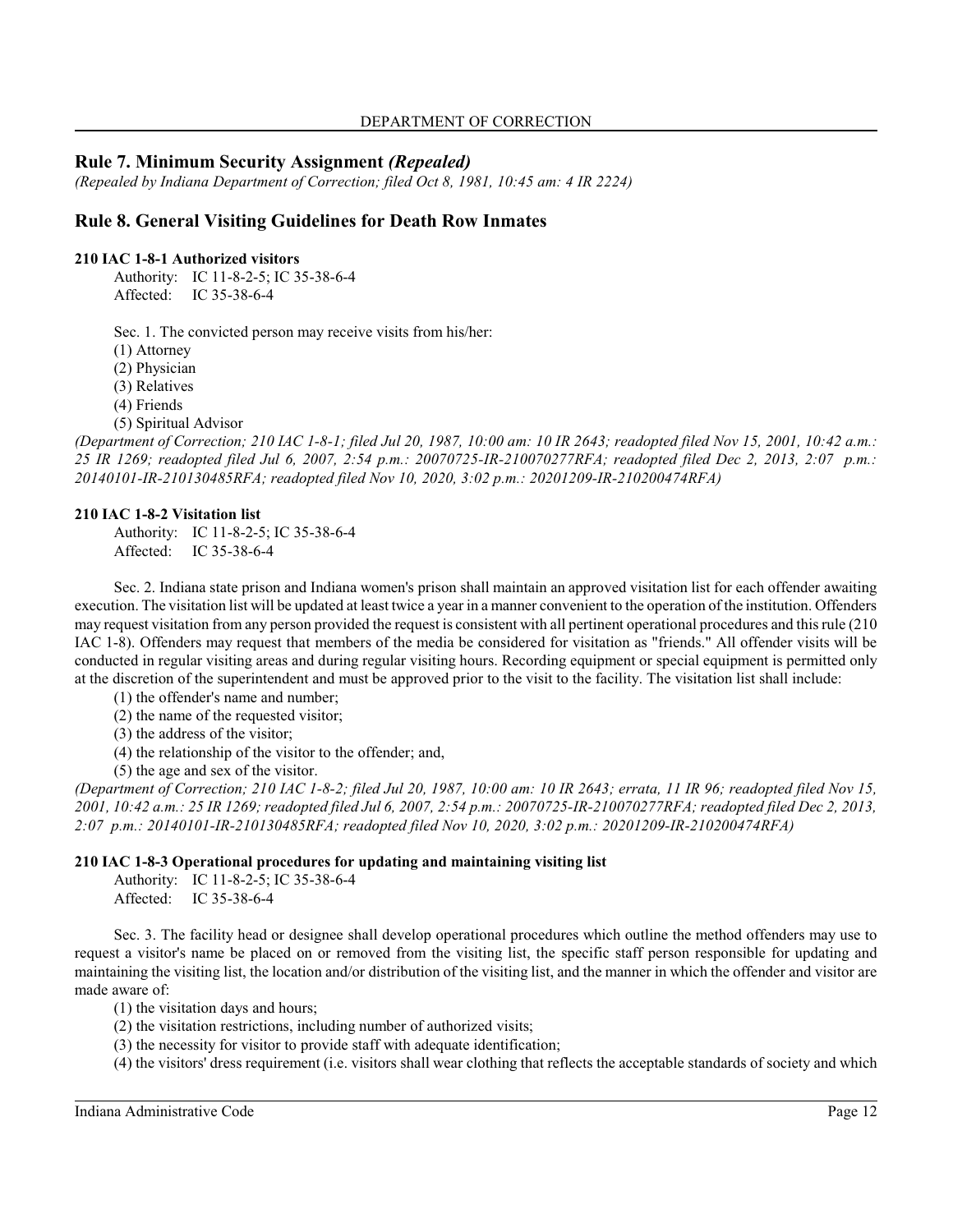### DEPARTMENT OF CORRECTION

present no threat to the security, custody or maintenance of order at the institution).

State Form <sup>"</sup> "Offender Visitation List" shall be used for the purpose of listing the approved visitors for each offender. *(Department of Correction; 210 IAC 1-8-3; filed Jul 20, 1987, 10:00 am: 10 IR 2643; readopted filed Nov 15, 2001, 10:42 a.m.: 25 IR 1269; readopted filed Jul 6, 2007, 2:54 p.m.: 20070725-IR-210070277RFA; readopted filed Dec 2, 2013, 2:07 p.m.: 20140101-IR-210130485RFA; readopted filed Nov 10, 2020, 3:02 p.m.: 20201209-IR-210200474RFA)*

### **210 IAC 1-8-4 Attorney visits**

Authority: IC 11-8-2-5; IC 35-38-6-4 Affected: IC 35-38-6-4

Sec. 4. Visits by the convicted person's attorney may occur as necessary during normal business hours of the institution. Exceptions to the usual hours of visits will be made on the approval of the institution head or his/her designee. Provisions will be made by the institution head to insure the visit observes attorney-client confidentiality while maintaining necessary security. *(Department of Correction; 210 IAC 1-8-4; filed Jul 20, 1987, 10:00 am: 10 IR 2644; readopted filed Nov 15, 2001, 10:42 a.m.: 25 IR 1269; readopted filed Jul 6, 2007, 2:54 p.m.: 20070725-IR-210070277RFA; readopted filed Dec 2, 2013, 2:07 p.m.: 20140101-IR-210130485RFA; readopted filed Nov 10, 2020, 3:02 p.m.: 20201209-IR-210200474RFA)*

### **210 IAC 1-8-5 Physician visits**

Authority: IC 11-8-2-5; IC 35-38-6-4 Affected: IC 35-38-6-4

Sec. 5. Visits by the convicted person's physician will occur when necessary to the convicted person's health. *(Department of Correction; 210 IAC 1-8-5; filed Jul 20, 1987, 10:00 am: 10 IR 2644; readopted filed Nov 15, 2001, 10:42 a.m.: 25 IR 1269; readopted filed Jul 6, 2007, 2:54 p.m.: 20070725-IR-210070277RFA; readopted filed Dec 2, 2013, 2:07 p.m.: 20140101-IR-210130485RFA; readopted filed Nov 10, 2020, 3:02 p.m.: 20201209-IR-210200474RFA)*

### **210 IAC 1-8-6 Immediate relative visits**

Authority: IC 11-8-2-5; IC 35-38-6-4 Affected: IC 35-38-6-4

Sec. 6. Immediate relatives (parents, guardians, spouse, children, grandparents, grandchildren) are encouraged to visit with the convicted offender consistent with restrictions imposed by the visiting environment of institution and securityconsiderations. The Indiana state prison and Indiana women's prison shall establish reasonable guidelines to encourage and facilitate visits by the immediate relatives. *(Department of Correction; 210 IAC 1-8-6; filed Jul 20, 1987, 10:00 am: 10 IR 2644; readopted filed Nov 15, 2001, 10:42 a.m.: 25 IR 1269; readopted filed Jul 6, 2007, 2:54 p.m.: 20070725-IR-210070277RFA; readopted filed Dec 2, 2013, 2:07 p.m.: 20140101-IR-210130485RFA; readopted filed Nov 10, 2020, 3:02 p.m.: 20201209-IR-210200474RFA)*

### **210 IAC 1-8-7 Other visitors**

Authority: IC 11-8-2-5; IC 35-38-6-4 Affected: IC 35-38-6-4

Sec. 7. (a) Visits by other relatives, by friends, and by spiritual advisors may be permitted upon the approval of the institution head or his/her designee. The frequency of these visits shall be consistent with those established for immediate relatives.

(b) Ex-offenders shall not be permitted to visit the offender without prior approval of the institution head.

(c) Parolees or probationers shall have written authorization from the parole or probation officer prior to being given consideration by the institution head. The institution head shall consider the safety and security of the individuals and the facility as well as the value to the offender when granting approval or denial of the request made by ex-offenders, parolees or probationers to visit offenders. *(Department of Correction; 210 IAC 1-8-7; filed Jul 20, 1987, 10:00 am: 10 IR 2644; readopted filed Nov 15, 2001, 10:42 a.m.: 25 IR 1269; readopted filed Jul 6, 2007, 2:54 p.m.: 20070725-IR-210070277RFA; readopted filed Dec 2, 2013, 2:07 p.m.: 20140101-IR-210130485RFA; readopted filed Nov 10, 2020, 3:02 p.m.: 20201209-IR-210200474RFA)*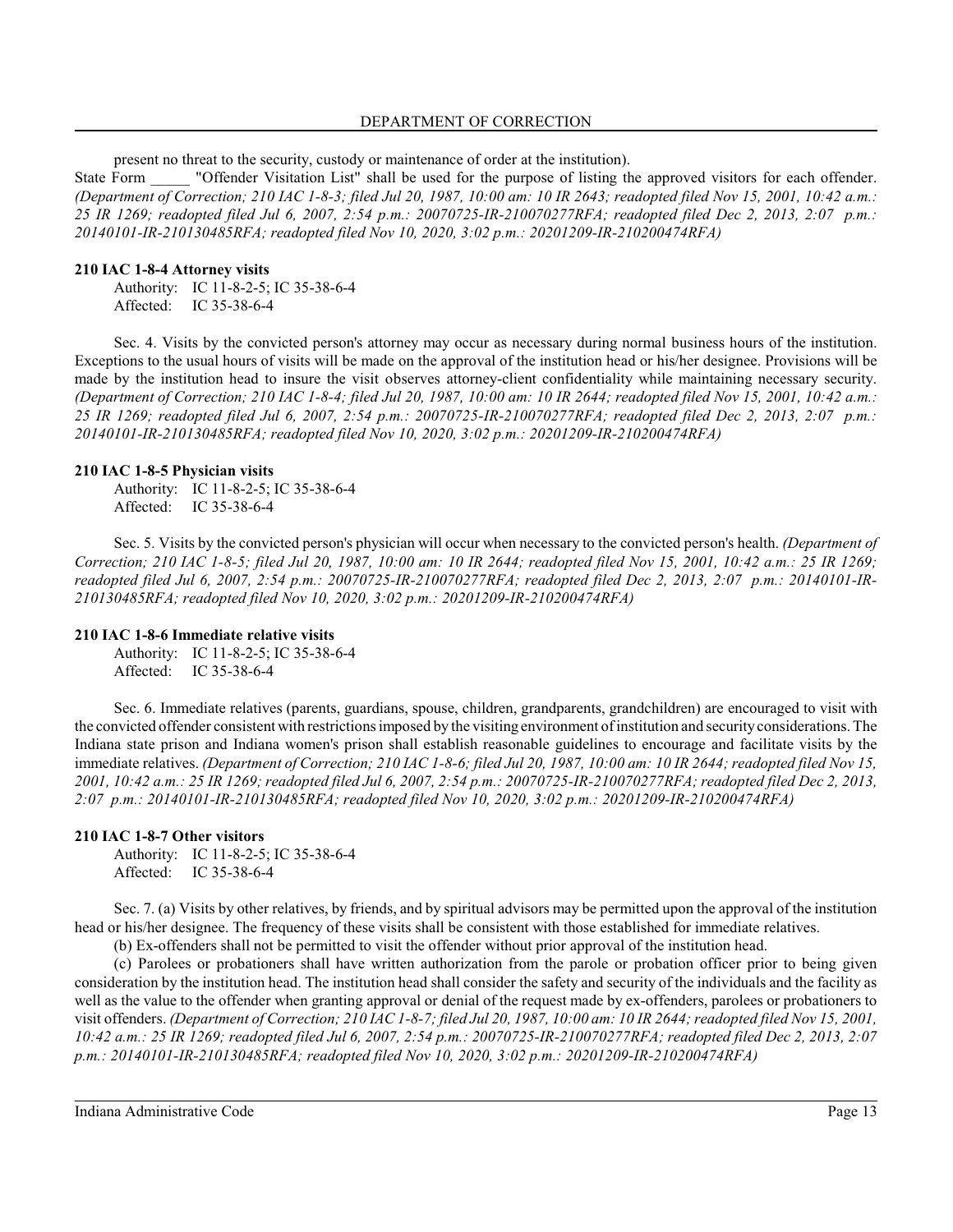**210 IAC 1-8-8 Records**

Authority: IC 11-8-2-5; IC 35-38-6-4 Affected: IC 35-38-6-4

Sec. 8. Indiana state prison and Indiana women's prison shall maintain a record for every offender designating all of the offender's visits. State Form \_\_\_\_\_, "Records of Offender Visits" shall be used for this purpose. *(Department of Correction; 210 IAC 1-8-8; filed Jul 20, 1987, 10:00 am: 10 IR 2644; readopted filed Nov 15, 2001, 10:42 a.m.: 25 IR 1269; readopted filed Jul 6, 2007, 2:54 p.m.: 20070725-IR-210070277RFA; readopted filed Dec 2, 2013, 2:07 p.m.: 20140101-IR-210130485RFA; readopted filed Nov 10, 2020, 3:02 p.m.: 20201209-IR-210200474RFA)*

#### **210 IAC 1-8-9 Visitor inspection**

Authority: IC 11-8-2-5; IC 35-38-6-4 Affected: IC 35-38-6-4

Sec. 9. Visitors shall be restricted as to what they may carry into the visiting area and shall be subject to reasonable inspection of their person and goods prior to entering the visiting area. If visitors refuse to submit to reasonable inspection of person and/or goods, the visit will not be permitted. *(Department of Correction; 210 IAC 1-8-9; filed Jul 20, 1987, 10:00 am: 10 IR 2644; readopted filed Nov 15, 2001, 10:42 a.m.: 25 IR 1269; readopted filed Jul 6, 2007, 2:54 p.m.: 20070725-IR-210070277RFA; readopted filed Dec 2, 2013, 2:07 p.m.: 20140101-IR-210130485RFA; readopted filed Nov 10, 2020, 3:02 p.m.: 20201209-IR-210200474RFA)*

#### **210 IAC 1-8-10 Physical contact**

Authority: IC 11-8-2-5; IC 35-38-6-4 Affected: IC 35-38-6-4

Sec. 10. Physical contact (embracing and kissing) between the convicted person and his/her visitors will be permitted at the beginning and close of visits. Holding hands during the visit will be permitted. Physical contact may be restricted if required for security reasons. *(Department of Correction; 210 IAC 1-8-10; filed Jul 20, 1987, 10:00 am: 10 IR 2644; readopted filed Nov 15, 2001, 10:42 a.m.: 25 IR 1269; readopted filed Jul 6, 2007, 2:54 p.m.: 20070725-IR-210070277RFA; readopted filed Dec 2, 2013, 2:07 p.m.: 20140101-IR-210130485RFA; readopted filed Nov 10, 2020, 3:02 p.m.: 20201209-IR-210200474RFA)*

### **Rule 9. Literacy Standards for Participation in Minimum Security Release Program**

#### **210 IAC 1-9-1 Definitions**

Authority: IC 11-8-2-5; IC 11-10-8-3 Affected: IC 11-10-8-3

Sec. 1. The following definitions shall be applicable for the operations of literacy standards and minimum security release. Minimum Security Release Program: Work release, regulated community assignment, or special assignment to a work release center.

Reading: Includes comprehension and vocabulary.

Writing: Language mechanics.

Handicapped: An offender who, in the judgement of psychological/psychiatric or education staff is potentially learning disabled, mentally or developmentally impaired to the extent that he/she is incapable of achieving minimum literacy competency.

Intake Unit: The department facility which receives the offender for initial classification. For these purposes, the intake units are the reception diagnostic center and Indiana women's prison.

Minimum Literacy Requirement: Competency level determined by the department of correction and the Indiana adult literacy coalition in the areas of reading and writing. *(Department of Correction; 210 IAC 1-9-1; filed Feb 22, 1988, 2:00 pm: 11 IR 2335; readopted filed Nov 15, 2001, 10:42 a.m.: 25 IR 1269; readopted filed Jul 6, 2007, 2:54 p.m.: 20070725-IR-210070277RFA; readopted filed Dec 2, 2013, 2:07 p.m.: 20140101-IR-210130485RFA; readopted filed Nov 10, 2020, 3:02 p.m.: 20201209-IR-*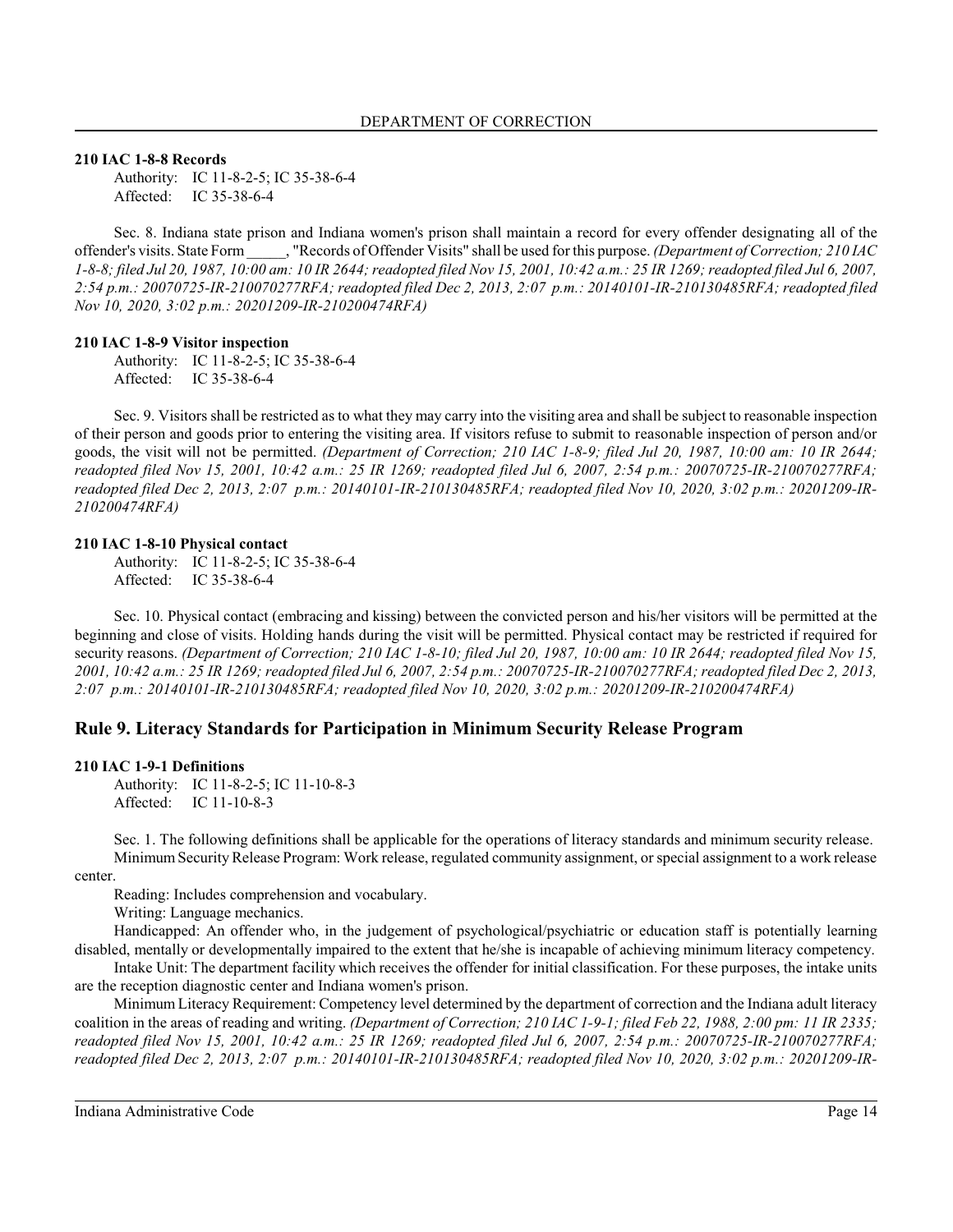### *210200474RFA)*

### **210 IAC 1-9-2 Literacy standard requirement**

Authority: IC 11-8-2-5; IC 11-10-8-3 Affected: IC 11-10-8-3

Sec. 2. All adult offenders, unless otherwise exempt, are required to demonstrate reading and writing skills that meet minimum literacy standards to be classified for assignment to a minimumsecurity release program. Minimumliteracy standards are determined by the department of correction with the assistance of the Indiana adult literacy coalition. The minimum literacy requirement is equivalent to sixth grade skills in reading and writing. *(Department of Correction; 210 IAC 1-9-2; filed Feb 22, 1988, 2:00 pm: 11 IR 2335; readopted filed Nov 15, 2001, 10:42 a.m.: 25 IR 1269; readopted filed Jul 6, 2007, 2:54 p.m.: 20070725-IR-210070277RFA; readopted filed Dec 2, 2013, 2:07 p.m.: 20140101-IR-210130485RFA; readopted filed Nov 10, 2020, 3:02 p.m.: 20201209-IR-210200474RFA)*

### **210 IAC 1-9-3 Exceptions to literacy requirement**

Authority: IC 11-8-2-5; IC 11-10-8-3 Affected: IC 11-10-8-3

Sec. 3. The literacy standard does not apply to an offender who:

(1) is unable to meet the minimum literacy standard as a result of a handicap;

(2) length of sentence prevents the offender from achieving minimum literacy standards before expiration of sentence;

(3) is approved for or assigned to a minimum security release program prior to September 1, 1987;

(4) holds a high school diploma, general equivalency diploma, or post-secondary education.

*(Department of Correction; 210 IAC 1-9-3; filed Feb 22, 1988, 2:00 pm: 11 IR 2335; readopted filed Nov 15, 2001, 10:42 a.m.: 25 IR 1269; readopted filed Jul 6, 2007, 2:54 p.m.: 20070725-IR-210070277RFA; readopted filed Dec 2, 2013, 2:07 p.m.: 20140101-IR-210130485RFA; readopted filed Nov 10, 2020, 3:02 p.m.: 20201209-IR-210200474RFA)*

#### **210 IAC 1-9-4 Intake unit literacy competency testing**

Authority: IC 11-8-2-5; IC 11-10-8-3 Affected: IC 11-10-8-3

Sec. 4. Literacy testing shall be provided at the intake unit to determine the offender's competency level in reading and writing. If an offender declines to be tested and there is no verified documentation available regarding literacy competency, he/she shall be considered ineligible for minimumsecurityrelease. An offender may retest 30 days after previous testing. *(Department of Correction; 210 IAC 1-9-4; filed Feb 22, 1988, 2:00 pm: 11 IR 2336; readopted filed Nov 15, 2001, 10:42 a.m.: 25 IR 1269; readopted filed Jul 6, 2007, 2:54 p.m.: 20070725-IR-210070277RFA; readopted filed Dec 2, 2013, 2:07 p.m.: 20140101-IR-210130485RFA; readopted filed Nov 10, 2020, 3:02 p.m.: 20201209-IR-210200474RFA)*

### **210 IAC 1-9-5 Offender ineligible; notification**

Authority: IC 11-8-2-5; IC 11-10-8-3 Affected: IC 11-10-8-3

Sec. 5. If the offender does not have the minimum literacy skills required, he/she shall receive written and verbal notification of such ineligibility and advised what is required to change this classification in the future. *(Department of Correction; 210 IAC 1-9- 5; filed Feb 22, 1988, 2:00 pm: 11 IR 2336; readopted filed Nov 15, 2001, 10:42 a.m.: 25 IR 1269; readopted filed Jul 6, 2007, 2:54 p.m.: 20070725-IR-210070277RFA; readopted filed Dec 2, 2013, 2:07 p.m.: 20140101-IR-210130485RFA; readopted filed Nov 10, 2020, 3:02 p.m.: 20201209-IR-210200474RFA)*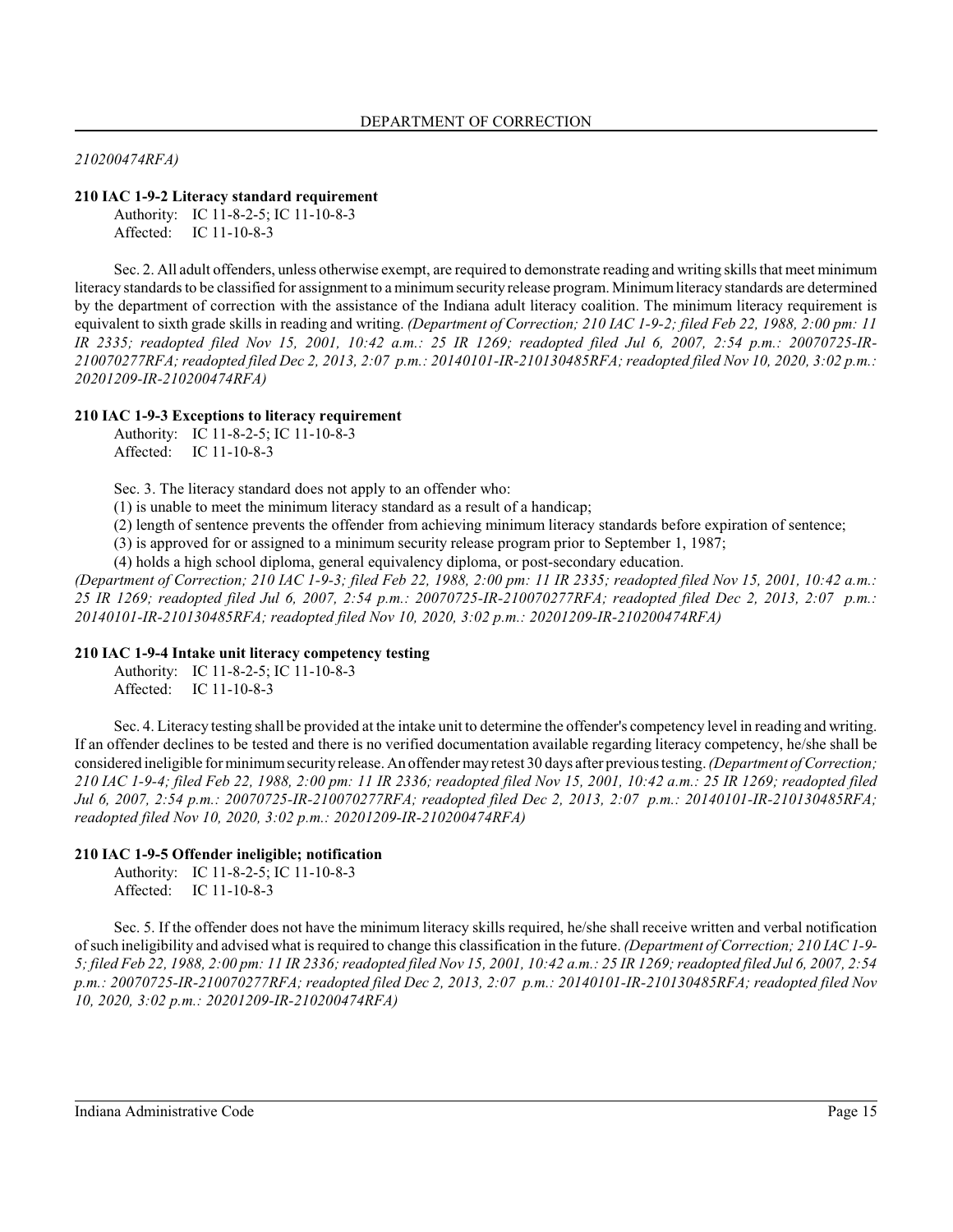#### **210 IAC 1-9-6 Literacy requirement; length of sentence**

Authority: IC 11-8-2-5; IC 11-10-8-3 Affected: IC 11-10-8-3

Sec. 6. If department of education staff determine that an offender's length of sentence at the point of intake allows for sufficient time to complete the literacy requirement, however the offender delays entering the program until insufficient time for completion remains, or the offender chooses not to participate in the educational program; the offender will remain ineligible for minimum security release. *(Department of Correction; 210 IAC 1-9-6; filed Feb 22, 1988, 2:00 pm: 11 IR 2336; readopted filed Nov 15, 2001, 10:42 a.m.: 25 IR 1269; readopted filed Jul 6, 2007, 2:54 p.m.: 20070725-IR-210070277RFA; readopted filed Dec 2, 2013, 2:07 p.m.: 20140101-IR-210130485RFA; readopted filed Nov 10, 2020, 3:02 p.m.: 20201209-IR-210200474RFA)*

# **Rule 10. Offender Tort Claim Process**

#### **210 IAC 1-10-1 Personal property tort claims**

Authority: IC 34-13-3-7 Affected: IC 34-13-3

Sec. 1. (a) This rule applies only to tort claims filed by offenders either currently committed to the department and confined in a department facility or who were committed to and confined in a department facility and who have alleged a loss of personal property due to actions or omissions by the department.

(b) Only those claims where an offender is attempting to recover compensation, either monetary compensation or replacement of property, for the loss of personal property are subject to thisrule. Thisloss must be alleged to have occurred during the offender's confinement as a result of an act or omission of the department or any of its agents, officers, employees, or contractors. For the purpose of this rule, "personal property" means any property that offenders are allowed to possess, excluding state-issued property and contraband, in accordance with the department's administrative procedures for Policy 02-01-101, "offender personal property". *(Department of Correction; 210 IAC 1-10-1; filed Jun 17, 2003, 9:25 a.m.: 26 IR 3542; readopted filed Dec 2, 2009, 2:18 p.m.: 20091223-IR-210090805RFA; readopted filed Nov 15, 2016, 1:32 p.m.: 20161214-IR-210160375RFA)*

#### **210 IAC 1-10-2 Time limit for filing a claim**

Authority: IC 34-13-3-7 Affected: IC 34-13-3

Sec. 2. An offender must file a claim pursuant to this rule no later than one hundred eighty (180) days after the date of the alleged loss. Claims filed after thistime frame has elapsed shall not be considered and shall be returned to the offender. *(Department of Correction; 210 IAC 1-10-2; filed Jun 17, 2003, 9:25 a.m.: 26 IR 3542; readopted filed Dec 2, 2009, 2:18 p.m.: 20091223-IR-210090805RFA; readopted filed Nov 15, 2016, 1:32 p.m.: 20161214-IR-210160375RFA)*

### **210 IAC 1-10-3 Claim filing**

Authority: IC 34-13-3-7 Affected: IC 34-13-3

Sec. 3. (a) In those cases where an offender alleges that the department or its agents have lost, damaged, or destroyed personal property belonging to the offender, the offender may file a claim for compensation. The offender shall complete the NOTICE OF LOSS OF PROPERTY–TORT CLAIM form. Each facility shall ensure that copies of this form are made available in the offender law library, offender housing units, or other suitable location. The offender also may obtain this form from his or her counselor.

(b) The offender will be required to complete thisformby providing as much information as possible when describing the item lost and the manner in which it was lost. The offender shall attach any supporting documents or information to this form. When the form is completed, the offender shall submit the form to the facility head. The offender shall also send a copy of the claim, including all supporting documents, to the department's Tort Claim Administrator, Division of Legal Services, Indiana Government Center-South, 302 West Washington Street, E334, Indianapolis, Indiana 46204. *(Department of Correction; 210 IAC 1-10-3; filed Jun 17,*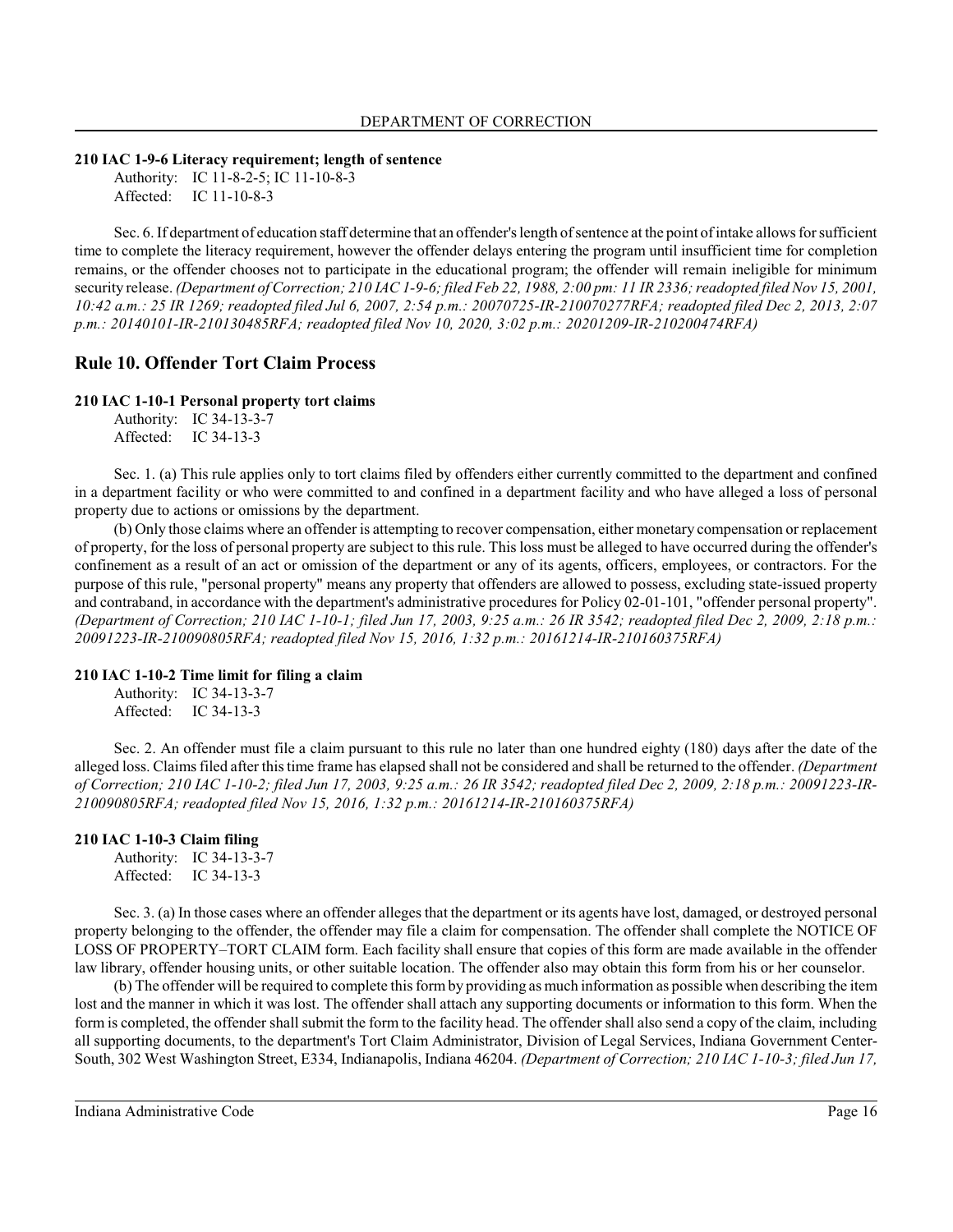*2003, 9:25 a.m.: 26 IR 3542; readopted filed Dec 2, 2009, 2:18 p.m.: 20091223-IR-210090805RFA; readopted filed Nov 15, 2016, 1:32 p.m.: 20161214-IR-210160375RFA)*

# **210 IAC 1-10-4 Claim investigation**

Authority: IC 34-13-3-7

Affected: IC 34-13-3

Sec. 4. (a) The facility head shall designate a staff person to act as the facility's tort claims investigator. The tort claims investigator shall have access to all areas of the facility in order to investigate claims and make recommendations for settlement if applicable.

(b) The duties of the facility tort claims investigator shall include the following:

(1) Receiving the NOTICE OF LOSS OF PROPERTY–TORT CLAIM form from the facility head.

(2) Reviewing this form and any accompanying documentation.

(3) Investigating the claim made by the offender, including the following:

(A) Interviewing staff and the offender as necessary.

(B) Reviewing all pertinent documents, including personal property inventories, and commissary requests.

(C) Completing any other actions necessary to make a recommendation on the claim.

(4) Making a recommendation concerning the settlement of the claim and complete the tort claims investigator'ssection of the RECOMMENDATION ON TORT CLAIM form.

(5) Submitting the RECOMMENDATION ON TORT CLAIM form to the department's tort claims administrator.

(6) Maintaining files of all property loss tort claims filed by offenders at the facility.

*(Department of Correction; 210 IAC 1-10-4; filed Jun 17, 2003, 9:25 a.m.: 26 IR 3543; readopted filed Dec 2, 2009, 2:18 p.m.: 20091223-IR-210090805RFA; readopted filed Nov 15, 2016, 1:32 p.m.: 20161214-IR-210160375RFA)*

# **210 IAC 1-10-5 Claim administration**

Authority: IC 34-13-3-7 Affected: IC 34-13-3

Sec. 5. (a) The commissioner of the department shall appoint a staff person within the division of legal services to act as the tort claims administrator for all claims regarding loss of property by offenders. This staff person shall report to the director of the division of legal services.

(b) The duties of the tort claims administrator shall include the following:

(1) Receiving copies of the NOTICE OF LOSS OF PROPERTY–TORT CLAIM form submitted by offenders.

- (2) Assigning a sequential case number to each notice received.
- (3) Advising the facility tort claims investigator and the offender as to the case number assigned to the claim.
- (4) Receiving copies of the RECOMMENDATION ON TORT CLAIM form from the facility tort claims investigator.
- (5) Reviewing all documents and forms received from the offender and the facility tort claims investigator.
- (6) Requesting additional information from the facility or the offender, as necessary.
- (7) Making a recommendation to the office of the attorney general concerning settlement of the claims, including the following: (A) Completing the AMENDMENT TO TORT CLAIM form in cases where the claim appears appropriate but the amount requested is not correct.
	- (B) Forwarding the AMENDMENT TO TORT CLAIM form to the facility tort claims investigator as necessary.
	- (C) Receiving the completed AMENDMENT TO TORT CLAIM form from the facility tort claims investigator.
	- (D) Completing the tort claims administrator section of the RECOMMENDATION ON TORT CLAIM form.
- (8) Submitting all documentation to the office of the attorney general.
- (9) Maintaining a file on all property loss tort claims filed in the department.

(10) Serving as the department liaison with the office of the attorney general for property loss tort claims.

*(Department of Correction; 210 IAC 1-10-5; filed Jun 17, 2003, 9:25 a.m.: 26 IR 3543; readopted filed Dec 2, 2009, 2:18 p.m.: 20091223-IR-210090805RFA; readopted filed Nov 15, 2016, 1:32 p.m.: 20161214-IR-210160375RFA)*